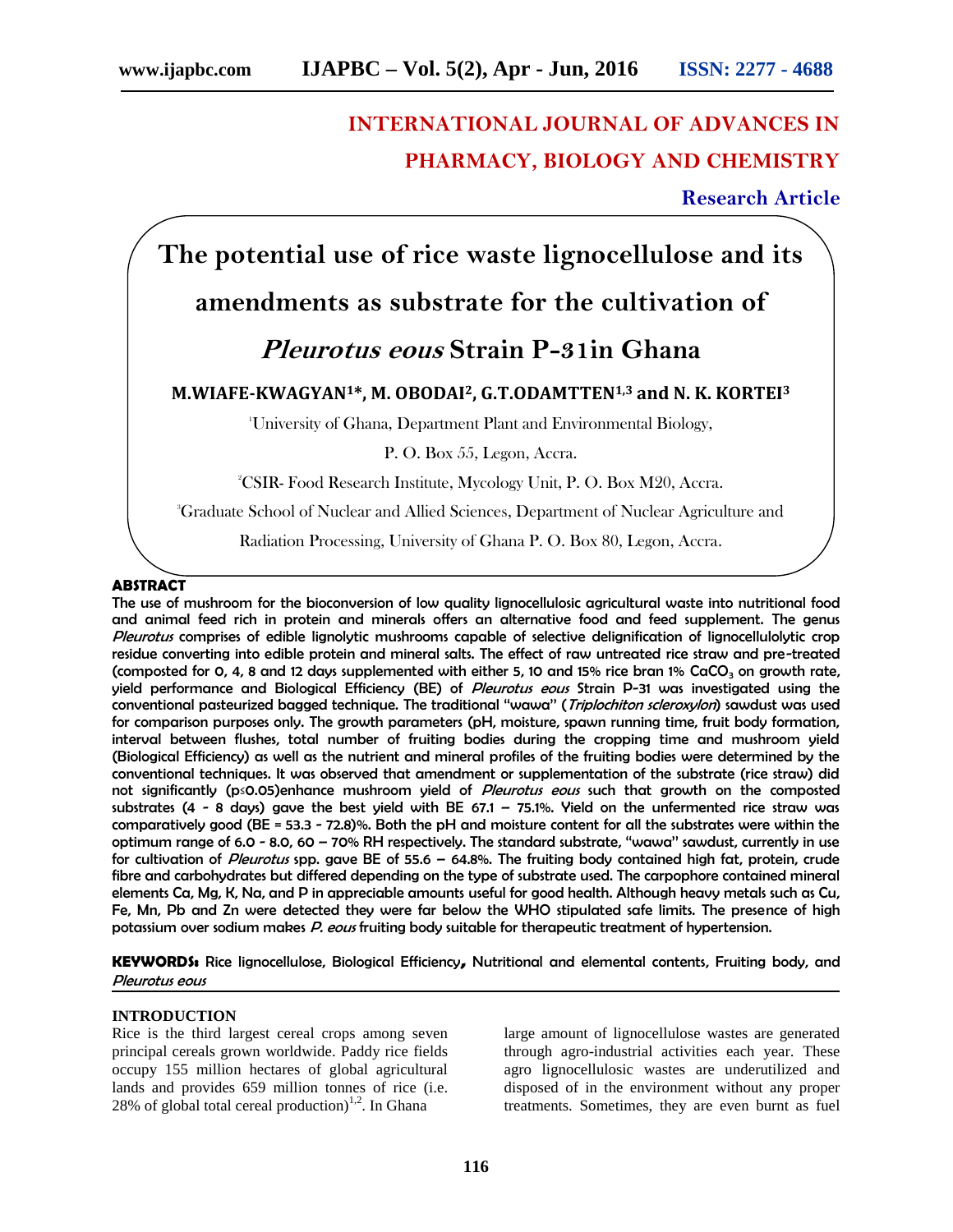leading to serious environmental pollution problems. In Ghana, there is an annual production of approximately  $1,779,859.667$  tonnes of paddy rice<sup>3.</sup> Such is the case that large amount of wastes (including straw, husk, bran which include the straw on the farm land, rice husk and bran) from the milling process are left at the vicissitudes of the environment. However, these agricultural wastes can be potentially bio-converted into value-added products such as food<br>protein from mushroom, pulp, animal feed, and Fe, Ca, Mn, Cu, Zn, Ni, Cd, Pb, Cr, Na,  $K^{25, 2}$ protein from mushroom, pulp, animal feed, and biofuel as well as bio-fertilizer through the action of lignin-degrading enzymes secreted by fungi such as member of the genus *Pleurotus* (oyster mushrooms).

The genus *Pleurotus* comprises of edible lignolytic mushrooms capable of selective delignification of lignocellulosic farm residues<sup>4,5,6,7</sup>, as a result of which the cellulose is exposed and can be utilized by ruminants as well<sup>8</sup>. There are various parameters affecting the growth and fruiting of oyster mushrooms among which are substrate source, substrate quality, pH, spawn, compost, strain of the mushroom and supplementation $9,10$ . Macro-fungi of the genus *Pleurotus* are preferred by many people worldwide for their delicate taste, mild and chewy texture and unique aroma. The world trade of these oyster mushrooms shows an increasing pattern and gives promising opportunity for traders<sup>11</sup>. For sustained cultivation to supply consumers it is necessary to explore cheap cultivation techniques. Currently, *Pleurotus* mushrooms are cultivated in large amounts using lignocellulose materials such as wheat straw, paddy straw, cotton and banana pseudostem, Bahia grass<sup>12</sup>, bamboo leaves, lawn grass<sup>13</sup>, wild grass (*Pennisetum* sp.) corn stover (*Zea mays*), oil palm (*Elaeis guineensis*), fruit fibres,  $\overline{\text{coca}}$  shells<sup>14, 15,5</sup>. In Ghana the most preferred compost / substrate for the cultivation of oyster mushroom *Pleurotus* species is ''wawa'' sawdust (*Triplochiton scleroxylon*) composted for up to 24 – 28 days<sup>15,5</sup>. However, rice lignocellulose has not been tried as compost for cultivation of *P. eous* Strain P-31. In Ghana there are added nutritional and medicinal properties of *Pleurotus*<sup>16</sup> which necessitates increased commercial production. Nutritionally, the mushroom has been found to contain vitamins B1 (thiamine), B2 (riboflavin), B5 (niacin), B6 (pyridoxine) and B7 (biotin) $^{17}$ . Medically, the species of *Pleurotus* have been reported to decrease cholesterol levels $18$ . The fruiting body of the mushroom is also a potential source of lignin and phenol degrading enzymes $19$ . This mushroom is also used industrially as a bioremediator<sup>20, 21</sup>. Recently, the species have also attracted great attention as a source of bioactive metabolites for the development of drugs and nutraceuticals<sup>22, 23</sup>. Some of them have also been

found to be a source of some secondary metabolites such as flavonoids, terpernoids, sterol, phenolic compounds, carotene, lycopene and antioxidants<sup>24,</sup>  $25, 26$  and ability to ward off cancers, HIV, AIDS and other viral ailments; they are antimutagenic, antitumoral and can be used to manage cardiovascular disorders<sup>27</sup>. There was also significant (p≤0.001) difference among *Pleurotus* mushroom strains in their mineral element content such as Mg,  $E^{28}$ . These mineral elements are also useful in promoting healthy living. The objective of this study was to report the use of rice lignocellulose and its amendments on the spawn running time, fruiting formation, yield, nutrient and mineral elements of the test mushroom *Pleurotus eous* cultivated under the Ghanaian tropic conditions.

#### **MATERIALS AND METHODS**

### **Preparation of Stock Pure Cultures and spawns:**

One-week old pure cultures of *Pleurotus eous* (Berk.) Sacc. Strain P-31obtained from the National Mycelium Bank at the CSIR-Food Research Institute was used for this study. Stock cultures of *P. eous* were grown on slants of Potato Dextrose Agar (PDA) in McCartney tubes and on Petri dishes and sub cultured subsequently spawns were prepared using in accordance to some researchers<sup>29, 30</sup> .

#### **Collection of rice straw, preparation and spawning:**

Rice straw was collected from Dawhenya and Aveyime-Battor area on Rice Farms in the Volta Region of Ghana and prepared in accordance to Narh et al. and Obodai et  $aL^{30, 31}$ . The substrate was either supplemented with  $1\%$  CaCO<sub>3</sub> and  $10\%$  rice bran respectively or was used without amendment. The substrate was either allowed to undergo composting for 4, 8 and 12 days respectively or was used as unfermented (0 day) substrate.

#### **Bagging and sterilization of substrates:**

At the end of the fermentation process the mixture was either supplemented with different percentages of rice bran (5, 10 and 15%) as additional source of nitrogen or bagged without the addition of any supplements. Each substrate was thoroughly mixed after water was sprinkled on the mixture to obtain a moisture content of about 70% (w/w). The substrate was bagged into heat resistant transparent polyethylene bags. Bagged composted substrates were steam sterilized at a temperature of  $90-100^{\circ}$ C for 3 hours<sup>15, 5, 30, 31</sup>. These were then allowed to cool and inoculated with fully grown spawns. After which they were incubated and allowed to thicken for a period of 4 weeks.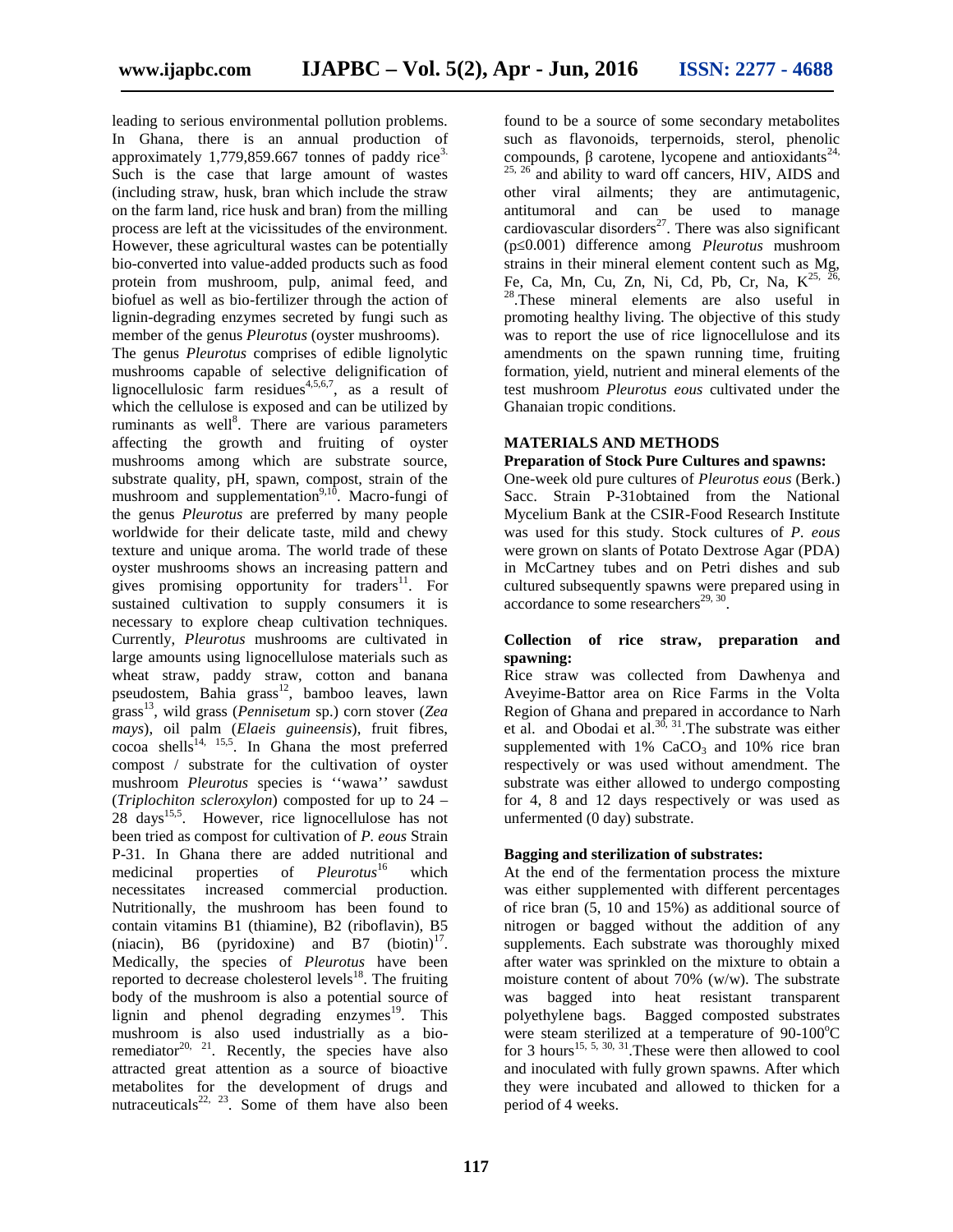#### **Cropping and harvesting of fresh fruit bodies:**

At the end of spawn run, the bags of thick mycelial colonisation were transferred to the cropping house and stacked on wooden shelves and opened. Matured mushrooms were then harvested.

#### **Cultivation of** *Pleurotus eous***:**

Pretreated and untreated rice straw and husk with various combinations of 5, 10 and 15% of rice bran were used as the cultivation substrates. Parameters recorded included the spawn run period i.e. the number of days from inoculation to complete colonization of the compost bag by the mycelia, mycelial density (was done by direct observation), number of days taken till appearance of pinheads and the number of flushes per treatment. The days from bag opening to first flush, weight and number of carpophores per flush, weight and number of carpophores per bag, interval between flushes (the average number of days that lapses between consecutive flushes) and the BE values were also assessed. Biological Efficiency (BE) values were calculated in accordance to Royse et al.<sup>9</sup>

 $B.E. =$  [Weight of fresh mushrooms harvested / dry weight of substratel x 100.

#### **Analytical methods:**

Estimation of lignin, cellulose, hemicellulose and crude protein and silica was done by standard methods of  $32$ . The fruiting bodies of *P. eous* were collected dried in an oven at 60°C to a constant weight and kept under refrigeration at 4°C. Samples of mushrooms were analysed for their proximate composition (crude protein, fibre, carbohydrate, moisture, and ash) and elemental composition using the procedures given by a report $^{32}$ . The nitrogen factor used for protein calculation was  $(N \times 4.38)$ ; minerals such as P, Cu, Fe, Mg, Mn, Pb, and Zn were determined using Atomic Absorption Spectrophotometer (Perkin Elmer AAS Model PinAAcle 900T), whereas Na and K were determined using flame photometer method.

#### **pH and moisture content determination:**

The acidity of the sterilized substrates was measured using a pHM92 Lab pH meter  $(MeterLab<sup>TM</sup>,$  Radiometer Analytical A/S, Copenhagen, Denmark). Moisture content of the sterilized substrates was determined using the conventional hot oven method (Gallenkamp oven, 300plus series, England) at 107ºC.

#### **Statistical analysis:**

Data analysis was conducted using Statistical Package for Social Sciences (SPSS,) version 16 by Analysis of variance (ANOVA) test along with Least Significant Difference (LSD 0.05) and the separation of means was done by post-hoc was done by post-hoc comparisons with Duncan Multiple Range Test. Values reported are the means and standard errors of five replicates for each treatment.

### **RESULTS**

#### **pH and Moisture Content of Substrates:**

The average pH and moisture content of all treated and untreated substrates during bagging and after sterilization ranged approximately from pH 7.5 - 8.2 and 66.3 - 76.1%respectively. For example, the following moisture 76.1, 70.8, 68.3 and 66.4% was recorded for unfermented (0 day) and fermented compost (4,8 and 12 days) respectively. The average pH values recorded were as follows 7.96, 8.13, 8.26 and 8.07 at 25.0, 24.8, 24.9 and 24.8°C for 0, 4, 8 and 12 days compost respectively. These values were not significantly different  $(p\ 0.05)$  from all the other treatments with the exception of the moisture content recorded for unfermented substrate (76.1%) which was statistically significant ( $p<sub>0.05</sub>$ ) from the 12 days compost substrate (67.8%). Both the pH and the moisture content for all the substrates were generally within the optimum range of pH 6.0-8.0 and 60-75% respectively.

#### **Spawn running, primordia and fruit body formation:**

The spawn run period, days till primordial formation and the days from bag opening to first flush behaved variably. For example, data obtained on spawn run period and bag opening to first flush was not significantly different ( $p$  0.05) among all the treatments (i.e. irrespective of the number of composting days and or the treatment applied to the compost in effect did not have any influence on these two parameters measured (Table 1). The average spawn run period (total colonization) recorded in this study was between  $3 - 5$  weeks  $(35 - 42)$  (Table1). The difference between the days till primordia formation (days from bag opening to first flush) indicated that on the average it takes 2-3 days for the fruit body of *P. eous* to mature from the primordial to the matured stage.

The mean interval between flushes ranged from 14 – 24 days with the modal interval between flushes of about 16 days for all treatments (Table 1). The average number of pinheads recorded in the unsupplemented rice husk substrate formulated for 0 (unfermented), 4, 8 and 12 days were 66, 82, 73 and 71 respectively (Table 1). Substrates which were supplemented with either 5, 10 or 15% rice bran and composted for 0, 4, 8 and 12 days produced pinheads ranging from  $57 - 82$ . In all cases the unfermented rice husk compost supplemented with rice bran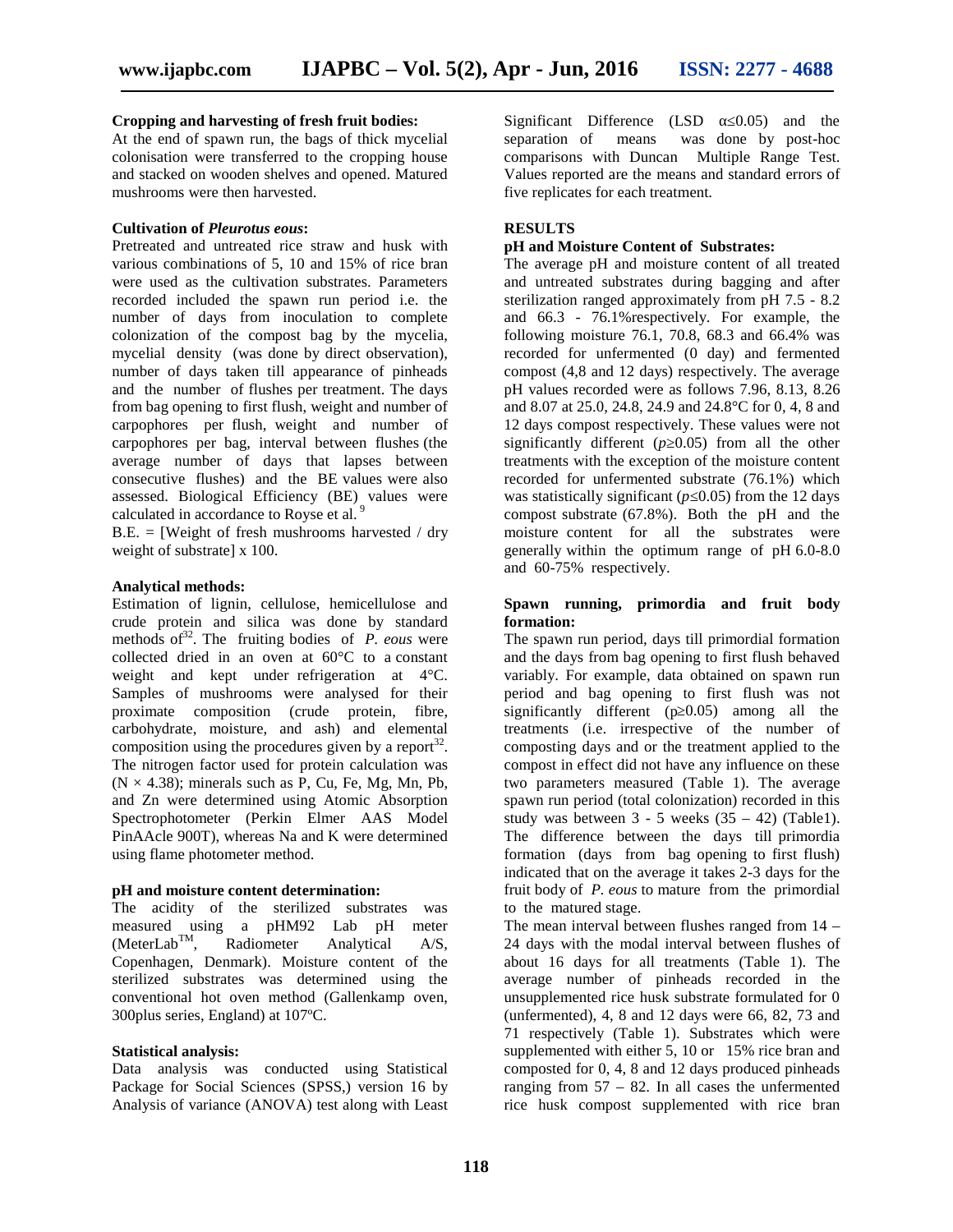recorded the highest number of pinheads  $(72 - 82)$ (Table 1) corresponding to total fruit bodies of 46-60 (Table 1) as compared to 37 – 52 on the supplemented substrates. The days from the opening of bags to first flush was shorter for the unfermented rice husk compost  $(2 – 4 days)$  as compared to  $3 – 7$ days for the rest of the treatments. The total number of fruit bodies formed on the unfermented (0 day) and fermented  $(4 - 12 \text{ days})$  were significantly (p 0.05) higher (46 – 60 fruit bodies) than in the supplemented substrates  $(36 – 52$  fruit bodies) (Table 1). Fruiting periods observed for the various treatments was about 6 weeks (42 days). Total fruit bodies recorded on the sawdust which served as control ranged from  $39 - 49$  fruits, although many pinheads were formed not all resulted in successful fruiting body formation.

#### **Interval between flushes, number of flush, total no. of fruiting bodies and cropping period:**

Mean interval between flushes ranged from 13-17 days with modal mean interval between flushes as 16 days for all treatments (Table1). The modal flush number for the treatments ranged from 2-5 over the 7 weeks (42 days) of cropping. Data reported in this present study were based on three flushes due to the inability of  $P$ . eousto attain either the  $4<sup>th</sup>$  and or  $5<sup>th</sup>$ flushes on some of the other rice waste lignocellulose. The average number of pinheads per treatment for *Pleurotus eous* recorded were 66, 82, 73 and 71 for both unfermented and fermented (4, 8 and 12 days) compost respectively. These were not significantly different ( $p \quad 0.05$ ) from each other with the exception of the mean number of pinheads recorded for 0 and 4 days composts. Compost substrates that were either amended with and or supplemented with additional nitrogen source  $(5, 10)$ and 15% rice bran) did not significantly  $(p \t 0.05)$ increase the number of pinheads formed (Table 1). Sawdust substrate which was used purposely for comparison recorded the 78, 62, 65 and 57 number of pinheads with the corresponding total number 49, 39, 49 and 37 of fruiting bodies formed for 0, 4, 8 and 12 days respectively (Data not shown). These were not statistically different (p 0.05) from results reported on ricewaste lignocellulose.

#### **Total mushroom yield of** *Pleurotus eous***:**

*P. eous* grew variably on both fermented and unfermented rice straw used for this study. For example *P. eous* grown on non-supplemented 4 and 8 days fermented rice straw substrate recorded the highest yield of 219.5 and 221.5g with BE values of 75.6 and 76.4% respectively which were statistically (p≤0.05)higher as compared to unfermented (0 and 12 days composted substrates (Table 2). When it was

grown on supplemented rice straw  $(1\%$  CaCO<sub>3</sub> and 10% rice bran) the highest yield recorded were on 4 and 8 days fermented rice straw (209.8g and 217.9g with corresponding BE values of 72.3 and 75.1%) and was statistically significant ( $p(0.05)$ ) from the 0 and 12 days compost as recorded on rice straw only (Table 3). The maximum yield obtained on amended rice straw substrate supplemented with different amounts of rice bran (5, 10 and 15%) recorded as 197.6g with  $BE = 68.1\%$  was obtained on unfermented (0 day) rice straw supplemented with additional 5% rice bran  $(A_5)$ . Further supplementation with rice bran above 5% did not statistically (p 0.05) increase yield of *P. eous* above the non-supplemented batch (Table 4). The highest yield recorded on rice straw and rice husk (1:1w/w) combination was obtained on unfermented (0 day) compost substrate 211.0g with corresponding BE of 72.8% was statistically significance ( $p<sub>0.05</sub>$ ) from all the other treatments (Table 5). It was observed that both the amendment of the rice straw with rice husk and with additional supplementation of rice bran to the substrates did not significantly ( $p$  0.05) increase yield and nutritional value of *P. eous*. The standard substrate ''wawa'' sawdust currently in use for *Pleurotus* spp. cultivation used for comparison purposes only yielded fruiting bodies ranged from 194.3 - 226.9g akin to what was obtained on the rice waste lignocellulose used for this present study. However, BE was higher rice straw 55.7 – 76.4% in contrast with  $55.6 - 64.8\%$  on the sawdust (Tables 2 -6).

#### **Proximate analyses and mineral content of fruiting bodies:**

Tables 7 and 8 show the results obtained. There were no significant differences ( $p \quad 0.05$ ) in the dry matter and total ash content of samples irrespective of the treatment. However, total fat ranged from 3.99 – 19.05% but was highest in the mushroom cultivated in the uncomposted samples (Table 7) ranging from 14.8 – 19.05%. Corresponding carbohydrates contents were also lower  $(9.35 - 11.5%)$  as compared to fruiting bodies grown on rice straw only and 'wawa' sawdust28.25 - 28.55% (Table 7) composted for 8 days. Crude protein contents ranged from 21.61 – 35.99% across all treatment.

Ten mineral elements were found were found in the mushroom. Mineral contents K  $(11.0 - 24.0 \text{ mg/kg})$ , Na  $(6.0 - 14.0 \text{ mg/kg})$  and P  $(6.31 - 10.07 \text{ mg/kg})$ were high (Table 8) although other minerals such as Ca, Mg could be detected in low quantities (Table 8). Heavy metals such as Fe, Mn, Pb, Cu and Zn were also detected albeit in very low levels (Table 8).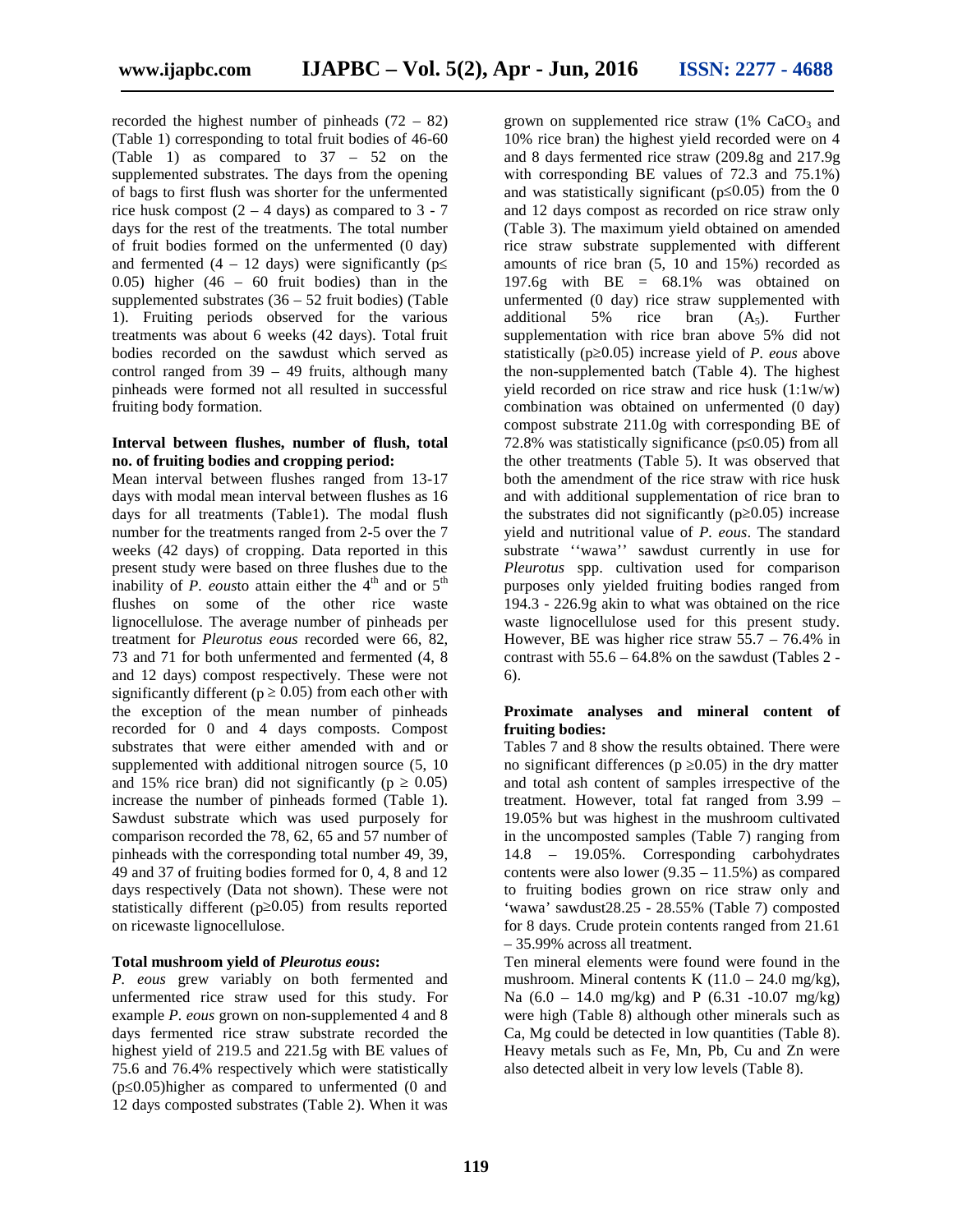#### **Biochemical analysis of raw straw and spent straw:**

Figs 1&2 summarize results obtained. There was a general slight increase in crude protein and a decrease in cellulose, hemicellulose, lignin, silica and gross moisture. Fine dry weight remained nearly constant (Figs 1 & 2). The maximum increase in protein content of the spent straw among the different substrates was  $4.67 - 8.71\%$  and the maximum decrease in hemicellulose and cellulose was recorded as 24.75 – 36.64% (hemicellulose) and 1.95 – 24.8% (cellulose).

#### **DISCUSSION**

#### **pH and moisture content of substrate at bagging:**

Results from this paper show that the average pH and moisture content of the substrate ranged from pH 7.5  $- 8.2$  and  $66.3 - 76.1\%$  mc in all the treated and untreated substrates used in the cultivation of *P. eous* (data not shown). Some researchershave reported that generally, the optimum range of pH for growth of *Pleurotus* was 6.8 -8.0 and best moisture content was  $60-75\%$ <sup>31,33-35</sup>. Tesfaw etal. reported a similar pH same sum G (5.8-7.02) range when they worked on optimization of oyster (*Pleurotus ostreatus*) mushroom cultivation using locally available substrates and materials in DebreBerhan, Ethiopia<sup>78</sup>. In the same study, the team  $\overline{C_{\text{max}}}$ has recorded the moisture content of the substrates to range from 69.8% to 74.5% whereas the pH of the straw before addition of chalk and gypsum was 5.8. These investigators conjectured it might be because of the acids produced by microbes in substrates during soaking of substrates in water since it was soaked overnight. These previousresults agree with current data from this paper.

#### **Spawn running, primordial and fruit body formation:**

The mycelial growth through the bags was uniform and white in all treatments. However, the spawn run periods (weeks) varied from 3 – 5 weeks (21-35 days) depending on treatment (Table 1). Clearly, it took 2 – 7 days for the fruit body of *P. eous* to mature and was fastest in the uncomposted and unamended substrate. This agrees with the recent reports by various researchers on completed spawn running in 17-20 days on different substrates and time for pinheads formation was noted as 23-27 days whereas the pin heads developed in 26-31 days for *P. ostreatus*36-38,78 *.*

#### **Interval between flushes, number of flush, total no. of fruiting bodies and cropping period and Biological Efficiency :**

The mean interval between flushes ranged from 14 – 24 days with a modal mean interval of 16 days for all treatments. This is slightly higher than the 7 -14 days recorded by Stamets et al.<sup>34</sup> for *P. ostreatus*. The modal flush number for the treatments ranged from 2 – 5 over 7 weeks of cropping which corresponds with  $2 - 6$  flushes recorded by Mandeel et al.<sup>39</sup> on papers, cardboards, fibre and sawdust by *P. ostreatus.* The unfermented rice husk either supplemented or unsupplemented could produce higher numbers of pinheads resulting in higher successful fruiting. The days from the opening of bags to first flush was shorter for the unsupplemented rice husk  $(2 – 4 \text{ days})$ as compared to  $3 - 7$  days for the rest of the treatment. This is an added advantage given the fact that the total number of successful fruit bodies from the unfermented (0 day) and fermented  $(4 - 12 \text{ days})$ were significantly higher (40 - 60 fruits) than in the supplemented substrates  $(36 - 52$  fruits). Interestingly, the total successful fruiting bodies recorded on the sawdust compost which served as control and is usually used for mushroom production in Ghana, ranged from 39 – 49 fruits. Although many more pinheads were formed they aborted leading to low successful fruit formation.

#### **Mushroom yield and Biological Efficiency:**

Growth and yield of *P. eous* on both fermented and unfermented rice straw and its amendments was variable. Generally yield was best on unsupplemented and  $4 - 8$  days fermented rice straw substrate (221.5g) and supplementation with  $CaCO<sub>3</sub>$ and rice bran was not advantageous. The high Biological Efficiency of *P. eous* (67.1 – 76.4%) on 0 – 8 days composted straw only is being recorded for the first time. A wide range of enzymes such as laccase and xylanases<sup>40, 41, 42</sup>produced by mushroom mycelia are capable of utilizing complex organic compounds. However, *P. eous* seem to have utilized uncomposted rice straw substrates efficiently presumably because of the possible ''*de novo*'' induction of some enzymes by the substrates responsible for the efficient utilization by *P. eous*. This is a virtual factor in mushroom cultivation<sup>43</sup>. Yildiz et al. stated that rice straw provides a reservoir of cellulose, hemicellulose and lignin which is utilized by  $P$ . eous during growth and fructification<sup>44</sup>. Indeed recent studies has shown that rice straw used in this study contains cellulose  $(29.71 - 38.82\%)$ , hemicellulose (20.81 – 24.99%), lignin (5.38 – 8.95%) and silica  $(11.74 - 19.18\%)^{28}$ .

#### **Proximate analysis and mineral content of fruiting bodies:**

The effect of the different combinations and substrate supplementation of rice straws on the mineral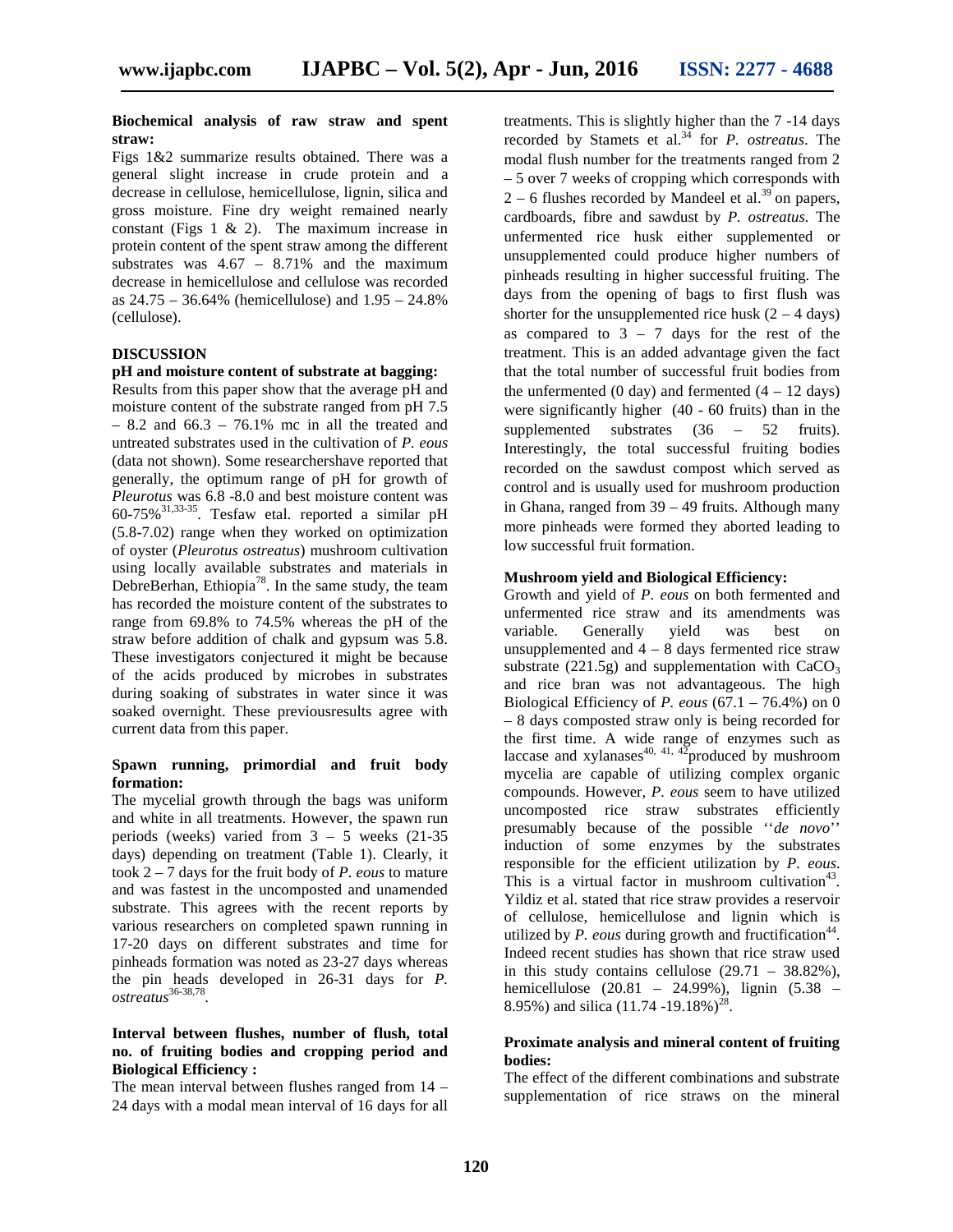nutrient composition of the *P. eous* was variable. There was no significant ( $p$  0.05) difference in dry matter (83.44 – 88.98%) and total ash content (6.53 - 10.54%) irrespective of treatment. Total fat was higher in the mushroom cultivated in the uncomposted samples  $(14.87 - 19.05%)$  which is in excess of the reported lipids content of  $1.6 - 5.0\%$  on dry weight basis for *Pleurotus* species by various resarchers<sup>45-48</sup>. Total carbohydrate which includes polysaccharides of glucan, mono and disaccharides, sugar alcohols, glycogen and chitin ranged from 9.35 – 28.6% on dry wt. basis depending on treatment (Table 7). <sup>49</sup> found that the carbohydrate content of *P. ostreatus* was 62.5% and 69.9% for *Lentinusedodes* on dry matter basis. This may be attributed to the different substrates used. However, data from this study were similar and within the results reported by various authors <sup>47, 48, 50.</sup> Crude protein content obtained for *P. eous* across the treatments ranged from 21.63 - 35.99%. Previous studies by many researchers have reported crude content of 23.1 - 34.8% for some *Pleurotus* species when cultivated on agro-waste such rice straw, wheat straw, rice and paper combination, sugarcane bagasse<sup>51,47,48</sup>. It is has been demonstrated that different formulation and combination of substrate would influence yield and quality of mushroom produced<sup>52, 53, 54</sup>. Recently, Sueli et al. investigated the effects of various sawdust substrates namely Fig tree (T2), Rain Tree (T3), Mahogany tree (T4), Ipilipil tree (T5), Eucalyptus tree (T6) and mixture of all sawdust (T1), supplemented with 30% wheat bran and 1% lime on the nutritional composition of oyster mushroom (*Pleurotus ostreatus*) <sup>77</sup>. These researchers recorded the highest amount of carbohydrate (42.36%) in the T4 sawdust substrate, highest amount of dry matter (10.53%), lipid (4.46%) on T2 substrate treatment, and the maximum amount of crude fiber (20.53%) on T6 whereas as the highest content of protein  $(27.30\%)$  was obtained on T5<sup>77</sup>. Interestingly, the results obtained in this current paper agree with the data reported by these investigators.

#### **Mineral content:**

Minerals in diet are essential for metabolic reactions, healthy bone formation, transmission of nerve impulses, and regulation of water and salt balances<sup>55</sup>.The mineral content of *P. eous* varied with the different substrates and their combination as expected (Table 8)<sup>56</sup>. The preponderance of K in the sporophore tissues may be due to the enhance absorption of this element from the substrate. Potassium content of *Pleurotus* spp. ranged from 182 to 395mg/100g (0.0182 to 0.0395mg/kg)<sup>44</sup>, far below what was detected in *P. eous* in this present study. The Recommended Daily Intake RDI of potassium is

3100mg/Day<sup>57</sup>. Sodium concentration in *P. eous* fruit bodies varied with the different formulation of the substrate  $(6.0 - 14.0 \text{mg/kg})$  (Table 8). A balance of high potassium and low sodium content in *P. eous* is obvious in this present study. Patil and his team also reported a balance between high potassium and low sodium content in *P. ostreatus* cultivated on different substrates<sup>46</sup>. Among the different substrates, paddy rice straw showed maximum K:Na ratio (7.79), followed by a combination of soybean and wheat straw (7.69) while the least ratio was recorded on wheat straw  $(6.88)^{46}$ . Various other research teams also reported a high potassium and low sodium concentration in mushroom fruiting body<sup>49,58</sup>. The presence of high potassium content over sodium in diet is associated with the therapeutic effectiveness of mushroom like *P. eous* against hypertension. Phosphorus content of the mushrooms cultivated on the variously formulated substrate ranged from 6.3 – 10.07mg/kg (Table 8). Patil SS and his team showed that out of six substrates used in the cultivation of *P. ostreatus*, the recorded phosphorus content ranged from 790 -  $1000$ mg/ $100$ g (0.079 - 0.100mg/kg)<sup>46</sup>. The Recommended Daily Intake RDI of phosphorus is 0.7g. Thus *P*. *ostreatu*s and *P. eous* are high in phosphorus content to contribute to human nutrition as a good source of phosphorus  $^{59}$ . Although calcium and magnesium were detected in low quantities (0.125 – 3.95mg/kg and 0.116 – 0.86mg/kg) respectively, they could play an essential role for a balanced human nutrition.

Some heavy metals (Cu, Fe, Mn, Pb and Zn) were detected in the sporophore of *P. eous* albeit in small quantities. Heavy metal concentration in mushroom is considerably higher than those in agricultural crops such as vegetables and fruits. This connotes that mushrooms have an effective mechanism which enables them to readily take up some heavy metals from the environment<sup> $\dot{60}$ </sup> due to their dense mycelia system which ramify the substrate<sup>61,62</sup>. The maximum Fe detected in the *P. eous* fruiting body was 0.350mg/kg (Table 8). This is far below the limit of  $15$ mg/kg set by Senesse et al.<sup>63</sup>. Iron deficiency anaemia affects one third of the world's population but excessive intake of iron is associated with an increased risk of cancer <sup>64</sup> .

Copper was either not detected from the sporophore of *P. eous* grown on the sawdust / rice straw: rice husk combination or low in the remaining substrate combinations  $(0.0020 - 0.015mg/kg)$ . These values were far below the stipulated safe limit of 40.0mg/kg in foods set by Senesse et al<sup>63</sup>. Copper levels reported in mushrooms in the pertinent literature are 4.71 –  $51.0$ mg/kg <sup>65</sup>; 13.4 – 50.6mg/kg <sup>66</sup> and 12.0 –  $181.0$ mg/kg  $^{67}$ . Recently Obodai and his team showed that there was a significant difference  $(p\ 0.05)$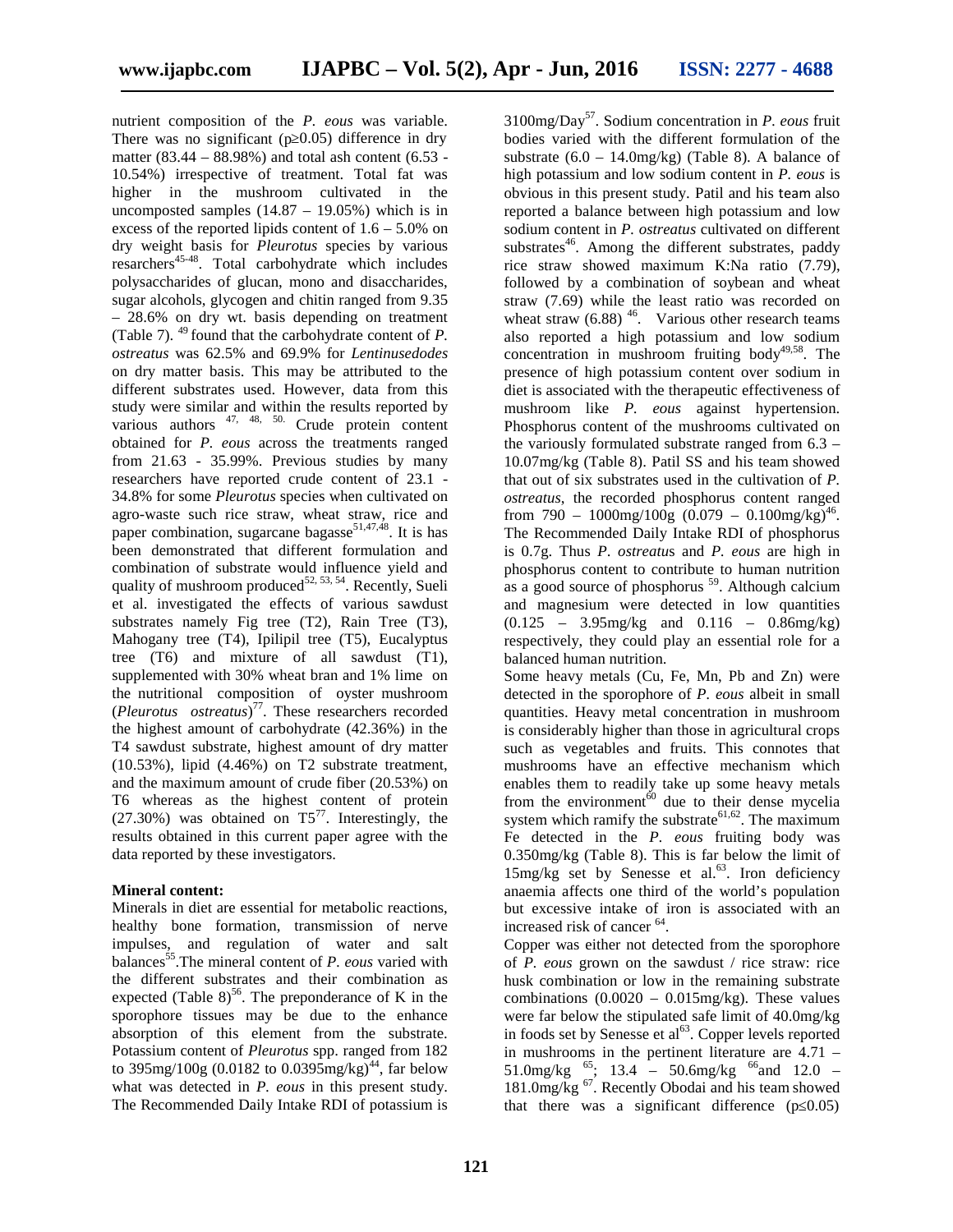between the concentrations of Cu in the sporophore of *P. ostreatus* Strain EM-1 cultivated on composted cassava peel (6.96±1.33mg/kg) than in the uncomposted cassava peel  $(3.7\pm0.08$ mg/kg)<sup>25</sup>. The accumulation of heavy metals in mushroom has been found to be affected by environmental factors such as organic matter content of substrate, pH, metal concentration in soil as well as species morphology, development of carpophore, age of the mycelium, intervals between fructifications and biological composition of substrate <sup>68</sup>.

Lead concentration of *P. eous* fruiting body varied from  $0.0134 - 0.2020$ mg/kg (Table 8). These values were far below the 10.0mg/kg safe limit set by Senesse et al for lead in raw plant material<sup>63</sup>. Lead levels in mushrooms reported in the literature are  $0.75$  –  $7.77 \text{mg/kg}^{65}$ ;  $0.40$  –  $2.80 \text{mg/kg}^{69}$ ;  $1.43$  – 4.17mg/kg  $^{67}$ . Lead is toxic even in trace levels  $^{70}$ and the impairment of human functions related to Pb toxicity include abnormal size and haemoglobin content of erythrocytes, hyper stimulation of erythroporesis and inhibition of haem synthesis of  $h$ aemoglobin<sup>71</sup>.

Manganese is an essential metal as it plays an important role in biological systems such as its presence in metalloproteins<sup>72</sup>. The highest and lowest Mn concentrations in the fruiting body of *P. eous* cultivated on different substrates were 0.116 and 0.886mg/kg respectively. These values fall far below the toxicity limit of 400 -1000mg/kg of Mn in plant tissue<sup>63</sup>. Interestingly, varying ranges of Mn in mushrooms have been documented as  $14.5$  -63.5mg/kg<sup>73</sup>; 12.9 – 93.3mg/kg<sup>67</sup>; 14.2 – 69.7mg/kg <sup>66</sup>. Zinc is also an essential mineral and is a component of a wide variety of enzymes and co enzymes. This mineral performs catalytic, structural and regulatory roles in protein synthesis and enzyme metabolism<sup>76</sup>. The minimum and maximum levels of Zn in *P. eous* obtained in this study were 0.018mg/kg and 0.190mg/kg respectively. The WHO recommended permissible limit of Zn in foods is  $60$ mg/kg $^{63}$ . Value obtained in this present study fall well below the permissible level. One can say that *P. eous* is a good bio-accumulator of Fe, K, Na, P and Mg. Ramirez et al. stated that Fe, Mg and P were elements which were present in high amounts in rice straw ranged from 582 to 1,302mg/kg but found no connection between extractable soil Fe and Mn content of rice straw also used in this present study<sup>75</sup>. Recent a study by Obodai et al using oyster mushrooms (*Pleurotus pulmonarius, P. ostreatus, P. sapidus* and *P. cintrinopileatus* have shown that Mg, Ca, Cu, Zn, Ni, Cd, Pb, Cr were present in appreciable concentrations<sup>25</sup>.

Cultivation of *Pleurotus eous* on different substrates essentially needs an understanding of the methods of

cultivation as well as the chemical composition of both the substrate and the fruiting body. Data from this paper provides wealth of information on both the micro and macro-elements needed for fruiting which are similar to that of the higher plants. Apart from P, K, Mg and S which are necessary for fungal growth others like Na, Mg, Ca are required for the fruiting body<sup>77</sup>. Wang et al <sup>76</sup>stated that the widely studied micro elements for growth of many fungal species are Fe, Zn, Al, Mn, Cu, Cr and Mo some of which have been detected in the fruiting body of *P. eous* in this present study and in *P. ostreatus*<sup>28</sup>. Currently some research workers<sup>77</sup> investigated the effects of various sawdust substrates namely Fig tree (T2), Rain Tree (T3), Mahogany tree (T4), Ipilipil tree (T5), Eucalyptus tree (T6) and mixture of all sawdust (T1), supplemented with 30% wheat bran and 1% lime on the nutritional composition of oyster mushroom (*Pleurotus ostreatus*). They reported that the highest calcium (31.98 mg/100g) and magnesium (19.85 mg/100g) were found in the T4 sawdust substrate treated mushrooms whereas phosphorous (0.91%) and molybdenum (14.76 mg/100g) were highest for the T1 substrate treated mushrooms. The maximum concentration of iron  $(42.55 \text{ mg}/100 \text{g})$ , zinc $(27.65 \text{ g})$ mg/100g) and selenium (6.77 mg/100g) were obtained for T2 substrate treatment. However, the highest level of cobalt (22.40 mg/100g) was found T3 substrate treatment<sup>77</sup>.Whilst cobalt, molybdenum, selenium were not analysed for in the fruiting body in this present study, the concentrations of the remaining minerals detected in the fruit body of *P. eous* was similar to that obtained for *P. ostreatus* reported by<sup>77</sup>. This previous finding showed that the best nutritional composition containing mushroom was grown on T2 (Fig tree) sawdust substrate, followed by T1, T5, T6, T3 and  $T4^{77}$ . It corroborates that different substrates, supplementation and composting of substrates influence the nutritional and mineral composition of the fruiting body. This present finding confirms to the reports recorded by these previous researchers.

#### **Biochemical analysis of raw straw and spent straw:**

There was a general slight increase in crude protein and a decrease in cellulose, hemicellulose, lignin, silica and gross moisture whilst fine dry weight remained almost constant. There was no significant different ( $p\ 0.05$ ) in the biochemical content of the raw, fermented and spent compost irrespective of composting duration and supplementation of substrates. Although there was no statistical difference  $(p\ 0.05)$  in the biochemical analysis of non-supplemented rice straw or supplemented rice straw and spent rice straw was numerically different.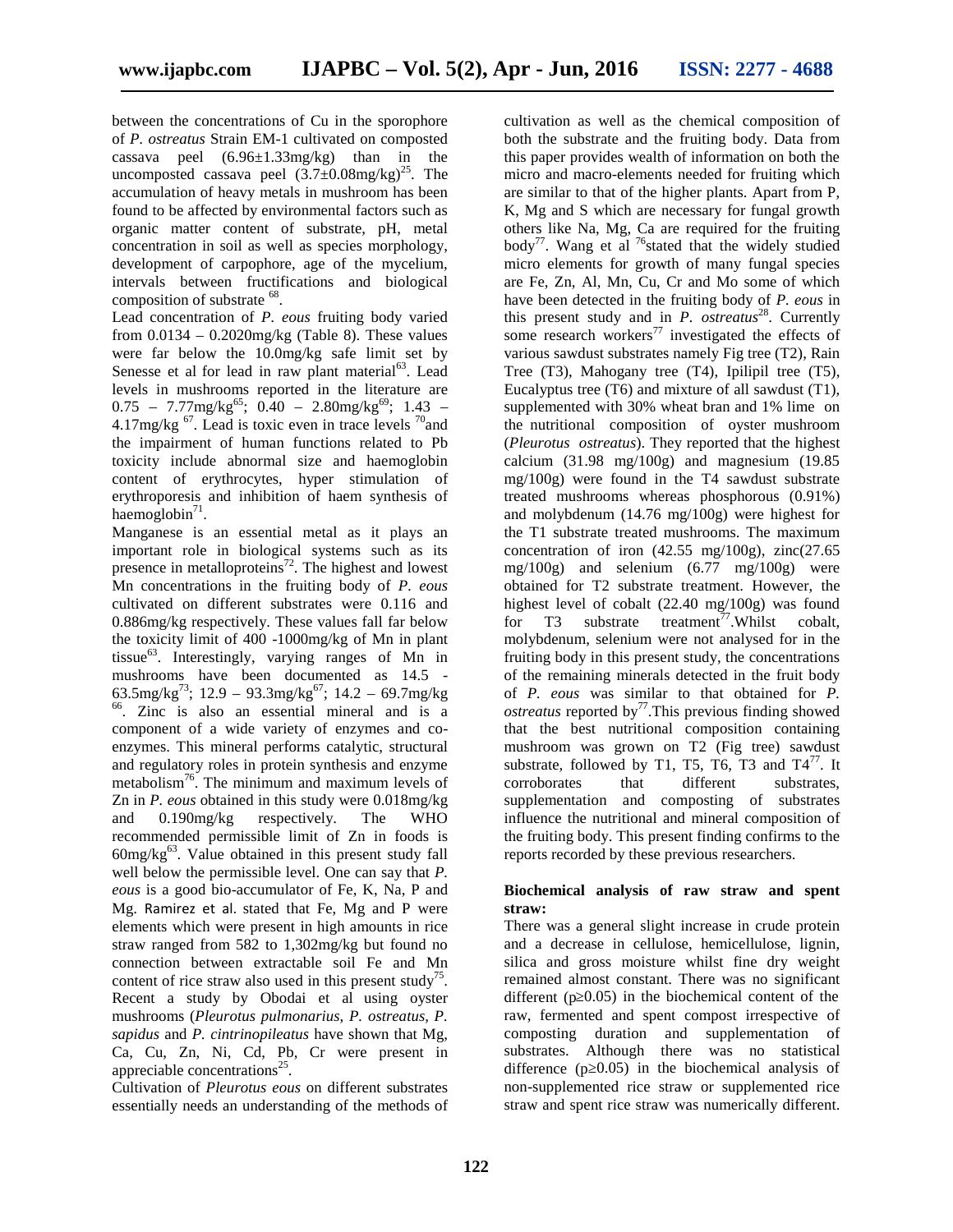For example %moisture content (92.32-93.28); hemicellulose (20.81-24.79) %; cellulose (34.36- 38.82) %;crude protein (4.41 – 5.36) % and silica (11.74-14.29)% for raw rice straw whereas the following range were recorded for spent rice straw (84.56-92.66; 7.11-8.71; 2.13-3.05; 28.55-35.24 and 3.96-6.45) % for moisture content, crude protein, hemicellulose, cellulose and lignin respectively. Obodai et al. reported a similar findings where they observed significant increases of cellulose, observed significant increases of cellulose, hemicellulose and fat contents were observed up to day 12 (10.37, 16.1 and 9.39%, respectively) after which there were gradual declines of 15.4, 57.6 and  $56.12\%^{25}$ . The increase in cellulose, hemicellulose and lignin during the first 12 days will likely due to the consumption of starch by microorganisms. The decrease of these compounds (cellulose and hemicelluloses) in subsequent days indicate that when starch is removed mostly, microorganisms start to degrade also the (hemi) cellulose. Lignin, protein and crude fibre values showed a gradual increase from day 0 to 28, with a maximum value of 23.73, 49 and 73%, respectively (Figures 5, 6 and 7). These changes could be due to the type of microorganisms present in the substrate. Presumably, antibiosis was at play in the composting cassava peel byproduct as the composting process involves microbial activity<sup>25</sup>. This present finding is similar to this previous study.

#### **CONCLUSION**

This paper contains data showing that the use of *P. eous* for bioconversion of low quality rice lignocellulose and its amendments into edible food is feasible and is being recorded for the first time in Ghana. The substrates used for the cultivation of *P. eous* had the suitable pH and moisture for the cultivation of the species. Although the spawn run period varied from 3 – 5 weeks depending on treatment, it took 2 - 7 days for the fruit body to mature and was fastest on the uncomposted and unamended substrate. The unfermented rice husk

either supplemented or unsupplemented produced higher numbers of pinheads resulting in higher successful fruiting. The days from opening of bags to first flush was also shorter for the unsupplemented rice husk substrate (2 - 4 days) as compared to 3 - 7 days for the rest of the treatment. This is an added advantage given the fact that the total number of successful fruiting bodies from the unfermented (0 day) and fermented rice straw  $(4 - 12$  days) were  $(40 -$ 60 fruits) significantly (p≤0.05) higher than in the supplemented substrates. The total successful fruiting bodies on sawdust composted usually used for the cultivation of oyster mushroom in Ghana ranged from 39 – 49 fruits. Supplementation of rice straw with  $CaCO<sub>3</sub>$  and rice bran had no advantage. The high Biological Efficiency of *Pleurotus eous* (67.1 – 76.4%) on  $0 - 8$  days composted rice straw only is economically profitable to the cultivator. The level of total fat, total carbohydrate, crude protein etc makes the mushroom nutritionally useful to human health not excepting the content of K, Na, P, P, Ca, Mg and heavy metals Fe, Zn, Mn, which were all below the recommended safe limits  $by<sup>64</sup>$ . The presence of high potassium over sodium makes *P. eous* suitable mushroom candidate for therapeutic treatment of hypertension.

#### **ACKNOWLEDGMENT**

The authors are grateful to Africa Rice Centre under the Consultative Group of International Agricultural Research (CGIAR) based in Republic of Benin for the partial financial support for this project. We are indebted to the University of Ghana for laboratory facilities for this work at the Department Plant and Environmental Biology, <sup>1</sup>University of Ghana for the providing the cultures of the *Pleurotus* species used for this study. The technical assistance of the following: Mr. Richard Takli, Ms. J. Prempeh, Godson Agbeley, Mr. Moses Mensah and Mr. Akangina Ababese all of the Food Research Institute, CSIR is gratefully acknowledged.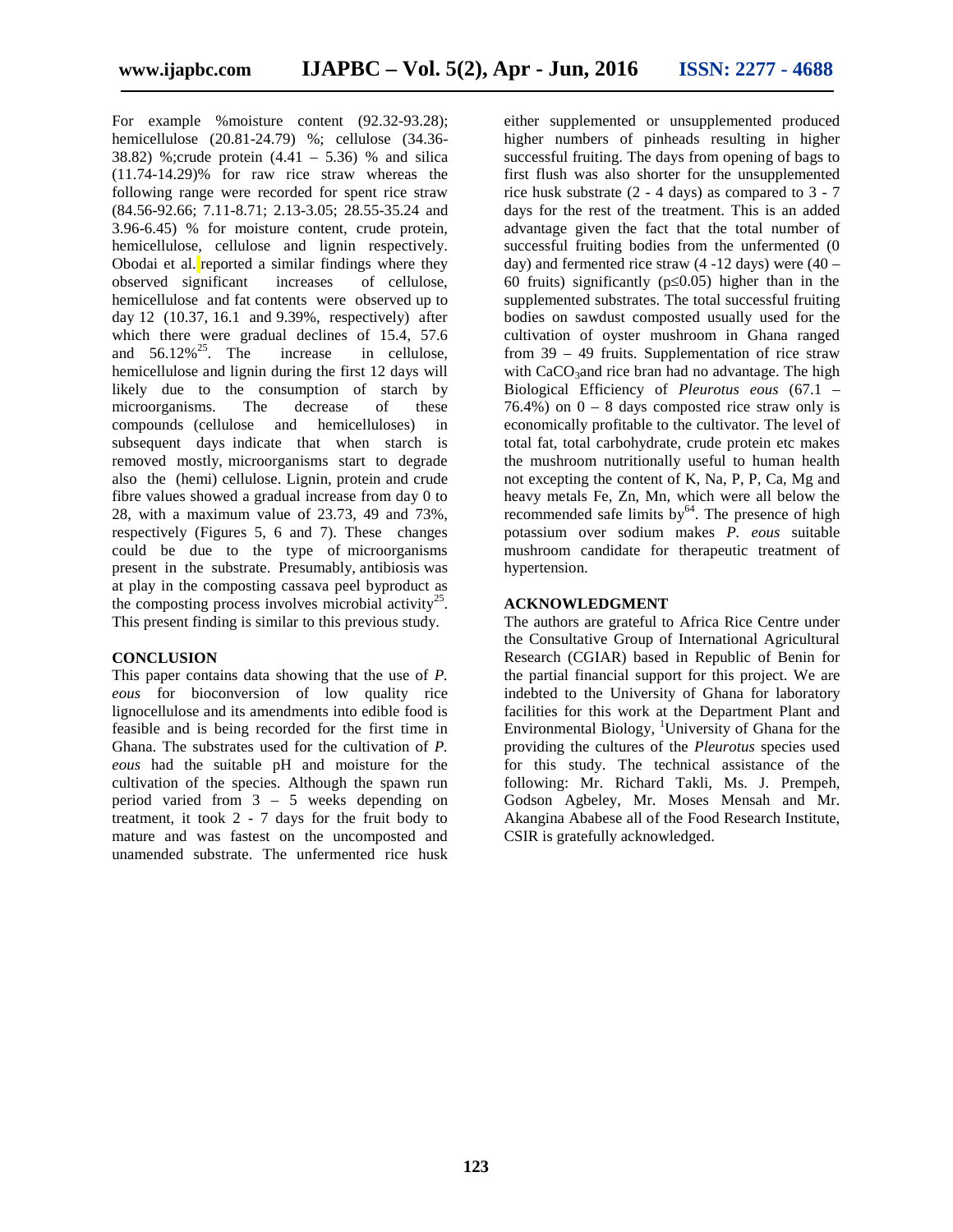|                         | strain P-31 grown on rice with different indicated treatments |                                        |                            |                                          |                                                      |                             |                              |  |  |  |  |  |
|-------------------------|---------------------------------------------------------------|----------------------------------------|----------------------------|------------------------------------------|------------------------------------------------------|-----------------------------|------------------------------|--|--|--|--|--|
| Treatment               | Spawn run<br>period<br>(weeks)                                | Average<br>mycelia growth<br>rate (cm) | <b>Mycelial</b><br>density | Days from bag<br>opening to 1st<br>flush | <b>Average Interval</b><br>between flushes<br>(days) | Total no.<br>of<br>pinheads | Total no. of<br>fruit bodies |  |  |  |  |  |
| $\bf{0}$                | 3                                                             | 9.0                                    | $+++$                      | 2                                        | 14                                                   | 66                          | 46                           |  |  |  |  |  |
| $\overline{\mathbf{4}}$ | 3                                                             | 9.4                                    | $^{+++}$                   | 3                                        | 15                                                   | 82                          | 60                           |  |  |  |  |  |
| 8                       | $\overline{4}$                                                | 9.8                                    | $+++$                      | 4                                        | 16                                                   | 73                          | 49                           |  |  |  |  |  |
| 12                      | $\overline{4}$                                                | 8.3                                    | $^{+++}$                   | 5                                        | 17                                                   | 71                          | 47                           |  |  |  |  |  |
| A <sub>5</sub>          | $\overline{4}$                                                | 8.9                                    | $+++$                      | 3                                        | 15                                                   | 82                          | 52                           |  |  |  |  |  |
| $A_{10}$                | 4                                                             | 8.4                                    | $^{+++}$                   | 5                                        | 16                                                   | 72                          | 44                           |  |  |  |  |  |
| $A_{15}$                | 3                                                             | 8.1                                    | $^{+++}$                   | 3                                        | 17                                                   | 82                          | 57                           |  |  |  |  |  |
| B <sub>5</sub>          | $\overline{4}$                                                | 7.7                                    | $+++$                      | 5                                        | 20                                                   | 62                          | 40                           |  |  |  |  |  |
| $B_{10}$                | 4                                                             | 7.2                                    | $+++$                      | 5                                        | 21                                                   | 62                          | 40                           |  |  |  |  |  |
| $B_{15}$                | $\overline{4}$                                                | 5.6                                    | $+++$                      | 4                                        | 19                                                   | 67                          | 41                           |  |  |  |  |  |
| $C_5$                   | 4                                                             | 6.2                                    | $+++$                      | 7                                        | 23                                                   | 60                          | 38                           |  |  |  |  |  |
| $C_{10}$                | $\overline{4}$                                                | 6.2                                    | $+++$                      | 7                                        | 23                                                   | 55                          | 36                           |  |  |  |  |  |
| $C_{15}$                | 4                                                             | 7.0                                    | $+++$                      | 6                                        | 23                                                   | 62                          | 41                           |  |  |  |  |  |
| $\mathbf{D}_5$          | 5                                                             | 6.7                                    | $+++$                      | 7                                        | 24                                                   | 61                          | 38                           |  |  |  |  |  |
| $D_{10}$                | 5                                                             | 6.4                                    | $^{+++}$                   | 5                                        | 23                                                   | 59                          | 38                           |  |  |  |  |  |
| $\mathbf{D}_{15}$       | 5                                                             | 5.7                                    | $^{+++}$                   | 6                                        | 24                                                   | 57                          | 37                           |  |  |  |  |  |

**Table 1 Days for completion of spawn running, pinhead and fruit body formation and cropping period of** *P. eous*

Degree of mycelial density when mycelia fully colonize the substrate

+++ Mycelium totally grows through the bag and is uniformly white. 0, 4, 8 and 12 days represent unfermented and fermented compost which were not supplemented with additional nitrogen source (rice bran) before bagging with corresponding composting periods. A, B, C and D represent initial day  $(0)$ ,  $4<sup>th</sup>$ ,  $8<sup>th</sup>$  and  $12<sup>th</sup>$  days compost respectively which were supplemented with either 5%, 10% and 15% rice bran respectively before bagging

#### **Table 2 Total yield and Biological Efficiency (BE) of** *P. eous* **strain P-31 grown on rice straw without supplementation (additives)**

| Period of<br>composting / $day(s)$ |                 | Yield / Flush $(g)$ |                | Total Yield (g) | <b>Biological</b><br><b>Efficiency</b><br>(%) |
|------------------------------------|-----------------|---------------------|----------------|-----------------|-----------------------------------------------|
|                                    | $1st$ Flush     | $2nd$ Flush         | $3rd$ Flush    |                 |                                               |
|                                    | $111.6 \pm 5.6$ | $27.3 \pm 4.1$      | $22.6 \pm 5.4$ | $161.5^a$       | 55.7                                          |
| 4                                  | $126.4 + 3.5$   | $55.8 \pm 3.8$      | $37.1 \pm 3.8$ | $219.3^{b}$     | 75.6                                          |
| 8                                  | $127.9 + 3.9$   | $55.6 + 9.1$        | $38.0 \pm 5.8$ | $221.5^{\circ}$ | 76.4                                          |
| 12                                 | $88.2 + 7.1$    | $68.4 \pm 8.5$      | $28.9 \pm 2.7$ | $185.5^{\circ}$ | 64.0                                          |

The letters indicate significant differences to 95% in accordance with one way ANOVA Test.

Values in the same column followed by a different letter do differ significantly from each other All values are means of five replicates

**Table 3**

#### **Total yield and Biological efficiency of** *P. eous* **strain P-31 grown on rice straw substrate supplemented with 1% CaCO<sup>3</sup> and 10% and rice bran and composted for the varying periods**

| Period of<br>composting / $day(s)$ |                 | Yield / Flush $(g)$ |                | Total Yield $(g)$ | <b>Biological</b><br><b>Efficiency</b><br>(%) |  |
|------------------------------------|-----------------|---------------------|----------------|-------------------|-----------------------------------------------|--|
|                                    | $1st$ Flush     | $2nd$ Flush         | $3rd$ Flush    |                   |                                               |  |
|                                    | $134.1 \pm 1.8$ | $37.3 \pm 3.5$      | $18.0 \pm 1.2$ | $189.4^{\circ}$   | 67.3                                          |  |
|                                    | $124.8 \pm 2.4$ | $56.3 \pm 1.8$      | $28.7 \pm 3.8$ | $209.8^{b}$       | 72.3                                          |  |
|                                    | $125.5 \pm 3.8$ | $55.2 \pm 2.9$      | $37.2 \pm 4.7$ | $217.9^{b}$       | 75.1                                          |  |
| 12                                 | $108.8 \pm 7.5$ | $56.0 \pm 8.7$      | $29.7 \pm 6.9$ | $194.5^{\circ}$   | 67.1                                          |  |

The letters indicate significant differences to 95% in accordance with one way ANOVA Test.

Values in the same column followed by a different letter do differ significantly from each other All values are means of five replicates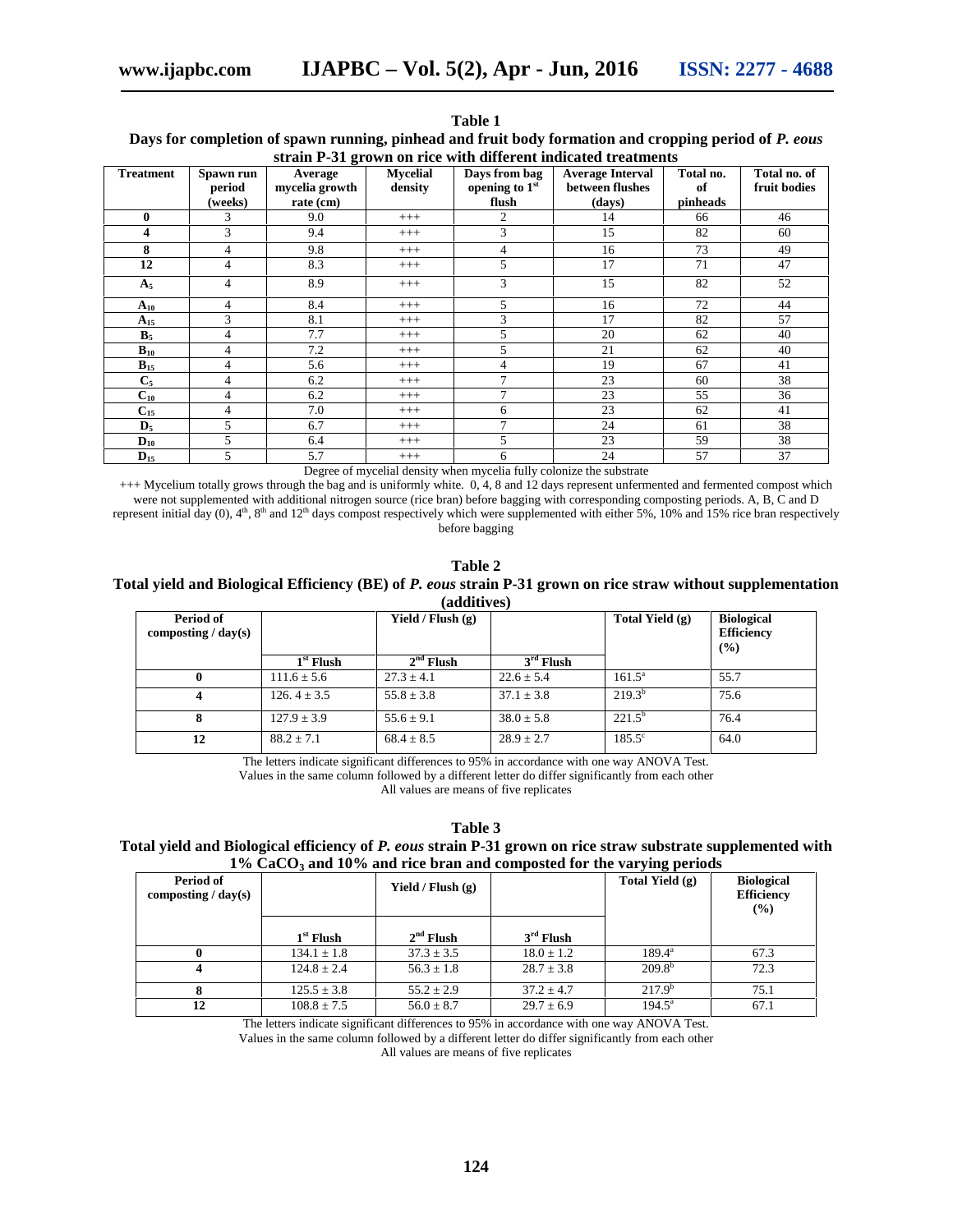#### **Table 4**

**Total yield and Biological Efficiency (BE) of** *P. eous* **strain P-31 grown on rice straw substrate amended with 1% CaCO<sup>3</sup> and 10% rice bran and composted for varying periods (0-12 days) prior to supplementation with different amounts of nitrogen source (5, 10 and 15% rice bran) at bagging before sterilization**

| Period of<br>composting<br>$(\mathbf{day}(\mathbf{s}))$ | <b>Treatments</b> | Yield / Flush $(g)$ |                 |                |                 | <b>Biological</b><br><b>Efficiency</b><br>$($ %) |
|---------------------------------------------------------|-------------------|---------------------|-----------------|----------------|-----------------|--------------------------------------------------|
|                                                         |                   | $1st$ Flush         | $2nd$ Flush     | $3rd$ Flush    |                 |                                                  |
| 0                                                       | $A_5$             | $125.0 \pm 6.7$     | $41.7 + 4.4$    | $30.9 \pm 3.5$ | $197.6^a$       | 68.1                                             |
|                                                         | $A_{10}$          | $95.1 \pm 10.8$     | $39.1 \pm 7.0$  | $31.0 \pm 6.0$ | $165.2^{\rm b}$ | 57.0                                             |
|                                                         | $A_{15}$          | $91.4 \pm 12.3$     | $44.8 \pm 7.0$  | $23.4 \pm 1.6$ | $159.6^{\circ}$ | 55.0                                             |
| 4                                                       | $B_5$             | $101.1 \pm 20.0$    | $48.7 \pm 10.3$ | $34.7 \pm 4.6$ | $184.5^{\rm d}$ | 63.6                                             |
|                                                         | $B_{10}$          | $92.7 \pm 11.8$     | $46.1 \pm 6.4$  | $41.0 \pm 6.4$ | $179.8^e$       | 62.0                                             |
|                                                         | $B_{15}$          | $78.7 \pm 4.6$      | $60.9 \pm 3.6$  | $35.1 \pm 3.3$ | $174.7^{\circ}$ | 60.2                                             |
| 8                                                       | $C_5$             | $63.7 \pm 2.4$      | $49.3 + 4.4$    | $42.5 + 7.5$   | $155.5^{\circ}$ | 53.6                                             |
|                                                         | $C_{10}$          | $80.2 \pm 5.4$      | $36.5 \pm 2.8$  | $52.8 \pm 4.3$ | $169.5^{\rm b}$ | 58.4                                             |
|                                                         | $C_{15}$          | $70.3 \pm 8.3$      | $49.3 \pm 4.4$  | $34.3 \pm 5.4$ | $153.9^{\circ}$ | 53.1                                             |
| 12                                                      | $D_5$             | $85.7 \pm 12.4$     | $59.6 \pm 8.1$  | $40.1 \pm 4.6$ | $185.4^d$       | 63.9                                             |
|                                                         | $D_{10}$          | $94.0 \pm 7.5$      | $46.6 \pm 6.2$  | $35.0 \pm 7.4$ | $175.6^{\circ}$ | 60.6                                             |
|                                                         | $D_{15}$          | $67.5 \pm 12.4$     | $40.4 \pm 6.5$  | $32.4 \pm 4.5$ | $140.3^t$       | 48.4                                             |

The letters indicate significant differences to 95%, in accordance with one way ANOVA Test.

Values in the same column followed by a common letter do not differ significantly. All values are means of five replicates.

**Keys:**A,B,CandD, represent initial day  $(0)$ ,  $4<sup>th</sup>$ ,  $8<sup>th</sup>$  and  $12<sup>th</sup>$  day respectively

5%, 10% and 15% rice bran respectively

#### **Table 5**

**Total yield per flush and biological efficiency (BE) of** *P. eous* **strain P-31 grown on rice on rice straw and rice husk (1:1 w/w) amended with 1% CaCO<sup>3</sup> and 10% rice bran and composted for 0-12 days prior supplementation with different amounts of nitrogen source (5, 10 and 15% rice bran) at bagging before sterilization**

|                         | менимации         |                 |                     |                |                   |                                        |  |  |  |  |  |
|-------------------------|-------------------|-----------------|---------------------|----------------|-------------------|----------------------------------------|--|--|--|--|--|
| Period of<br>composting |                   |                 | Yield / Flush $(g)$ |                | Total Yield $(g)$ | <b>Biological</b><br><b>Efficiency</b> |  |  |  |  |  |
| $(\mathbf{day}(s))$     | <b>Treatments</b> | 1st Flush       | 2nd Flush           | 3rd Flush      |                   | $($ %)                                 |  |  |  |  |  |
|                         |                   |                 |                     |                |                   |                                        |  |  |  |  |  |
| 0                       | A5                | $110.8 \pm 3.0$ | $66.3 \pm 9.8$      | $33.9 \pm 5.0$ | 211.0a            | 72.8                                   |  |  |  |  |  |
|                         | A10               | $80.7 \pm 1.9$  | $51.2 \pm 6.0$      | $32.5 \pm 4.6$ | 164.4b            | 56.7                                   |  |  |  |  |  |
|                         | A15               | $78.6 \pm 5.2$  | $49.8 \pm 3.7$      | $26.3 \pm 2.5$ | 154.7c            | 53.3                                   |  |  |  |  |  |
| $\overline{\mathbf{4}}$ | B <sub>5</sub>    | $65.1 \pm 12.0$ | $38.5 \pm 4.5$      | $29.9 \pm 4.5$ | 133.5d            | 45.9                                   |  |  |  |  |  |
|                         | <b>B</b> 10       | $64.0 \pm 9.6$  | $41.9 \pm 3.0$      | $20.5 \pm 1.9$ | 126.4e            | 43.4                                   |  |  |  |  |  |
|                         | <b>B</b> 15       | $60.8 \pm 2.2$  | $42.3 \pm 3.5$      | $24.1 \pm 0.9$ | 127.2e            | 43.9                                   |  |  |  |  |  |
| 8                       | C <sub>5</sub>    | $63.5 \pm 4.6$  | $38.4 \pm 4.2$      | $20.2 \pm 3.5$ | 122.1e            | 42.1                                   |  |  |  |  |  |
|                         | C10               | $56.5 \pm 6.2$  | $34.9 \pm 3.3$      | $20.4 \pm 3.6$ | 111.8f            | 38.6                                   |  |  |  |  |  |
|                         | C15               | $58.8 \pm 4.2$  | $42.2 \pm 2.8$      | $20.2 \pm 3.5$ | 121.2e            | 41.8                                   |  |  |  |  |  |
| 12                      | D <sub>5</sub>    | $53.8 \pm 3.7$  | $38.8 \pm 5.1$      | $21.3 + 4.3$   | 113.9f            | 39.3                                   |  |  |  |  |  |
|                         | D <sub>10</sub>   | $53.6 \pm 3.1$  | $37.4 \pm 4.4$      | $22.8 \pm 3.7$ | 113.4f            | 39.1                                   |  |  |  |  |  |
|                         | D <sub>15</sub>   | $52.6 \pm 4.3$  | $36.3 \pm 5.8$      | $19.3 \pm 2.7$ | 108.4g            | 37.4                                   |  |  |  |  |  |

The letters indicate significant differences to 95%, in accordance with one way ANOVA Test.

Values in the same column followed by a common letter do not differ significantly. All values are means of five replicates.

**Keys:** A, B, C and D represent initial day  $(0)$ ,  $4^{\text{th}}$ ,  $8^{\text{th}}$  and  $12^{\text{th}}$  day respectively. 5%,  $10\%$  and 15% rice bran respectively

| Table 6                                                                                                   |
|-----------------------------------------------------------------------------------------------------------|
| Total yield per flush ofP. eous strain P-31on on "wawa" sawdust (Triplochitonscleroxylon) amended with 1% |
| $CaCO3$ and 10% rice bran and composted for varying periods (0-12days) prior to bagging for sterilization |

|                 | Yield / Flush $(g)$ |                | Total Yield (g) | <b>Biological</b><br><b>Efficiency</b><br>(%) |  |
|-----------------|---------------------|----------------|-----------------|-----------------------------------------------|--|
| 1st Flush       | 2nd Flush           | 3rd Flush      |                 |                                               |  |
| $113.4 \pm 6.9$ | $52.1 \pm 4.0$      | $28.8 \pm 6.0$ | 194.3a          | 55.6                                          |  |
| $104.7 \pm 6.1$ | $56.0 \pm 2.6$      | $36.2 \pm 8.0$ | 196.7a          | 56.2                                          |  |
| $122.3 \pm 5.4$ | $62.1 \pm 9.0$      | $42.5 \pm 4.3$ | 226.9b          | 64.8                                          |  |
| $119.8 \pm 2.2$ | $57.2 + 4.7$        | $41.4 \pm 7.6$ | 218.4b          | 62.4                                          |  |
|                 |                     |                |                 |                                               |  |

The letters indicate significant differences to 95% in accordance with one way ANOVA Test.

Values in the same column followed by a different letter do differ significantly (p 0.05) from each other. All values are means of five replicates.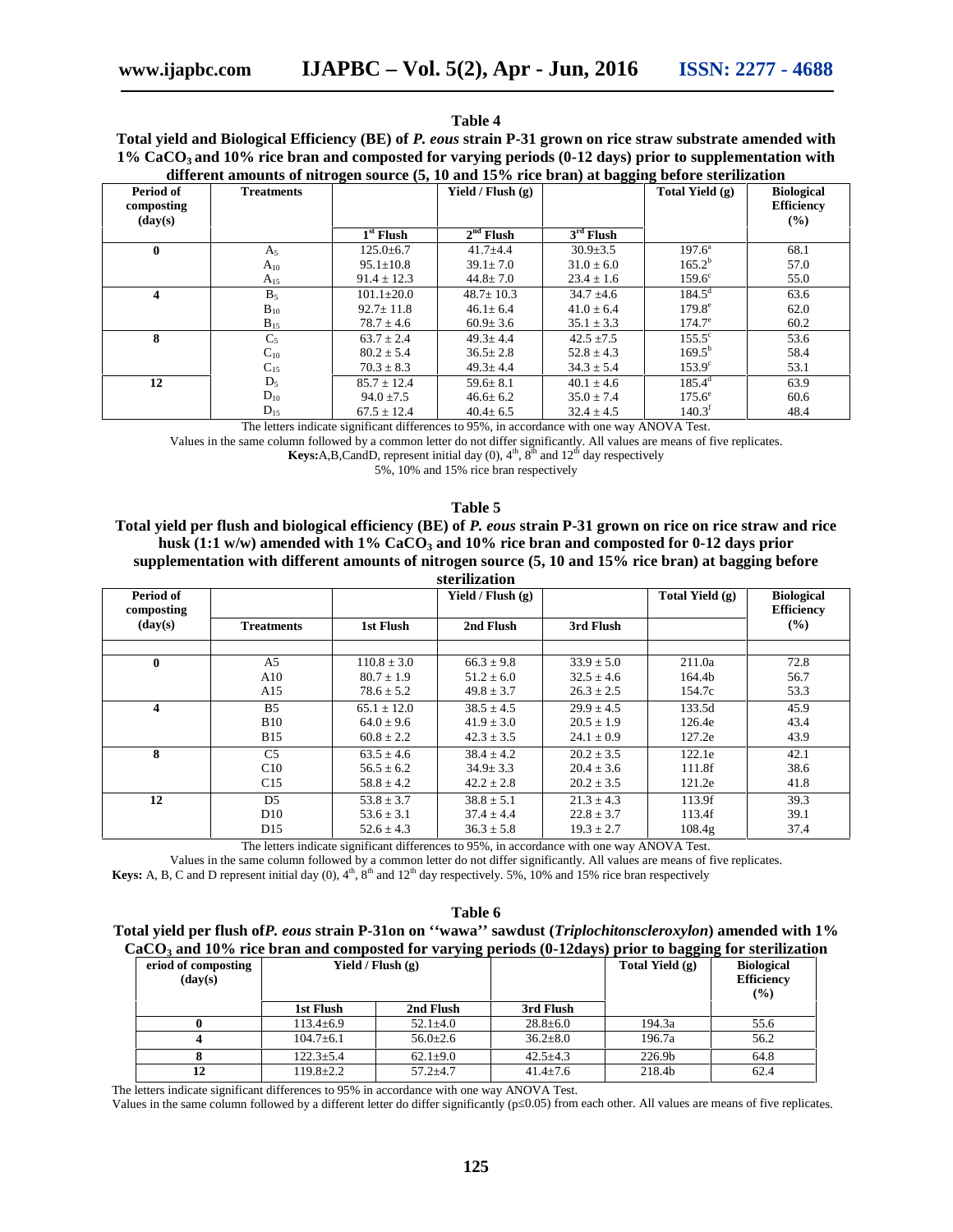| Table 7                                                                                                   |
|-----------------------------------------------------------------------------------------------------------|
| Proximate Analysis of <i>Pleurotus eous</i> strain P-31 mushroom grown on different agro-lignocellulosics |
| materials (rice straw, husk and sawdust) on dry matter basis (DMB)                                        |

| Composting<br>period (days)<br>treatment | <b>Treatment code</b> | $%$ Dry<br><b>Matter</b> | $%$ Fat | % Crude<br><b>Fibre</b> | % Crude<br>Protein | $\frac{0}{0}$<br>Total<br>Ash | % Carbohydrate | $\frac{0}{0}$<br><b>NDF</b> |
|------------------------------------------|-----------------------|--------------------------|---------|-------------------------|--------------------|-------------------------------|----------------|-----------------------------|
| 8 days RS                                | <b>RS</b>             | 85.55                    | 3.99    | 24.54                   | 21.63              | 5.26                          | 28.25          | 47.91                       |
| 8 days RS                                | $RS+L+RB$             | 86.73                    | 5.91    | 21.78                   | 23.28              | 4.97                          | 18.11          | 54.00                       |
| 0day $D_5RS$                             | $RS+L+%RB$            | 88.44                    | 14.87   | 16.37                   | 28.83              | 5.73                          | 11.54          | 45.41                       |
| 0 day $RSD5$                             | $RS+H+%RB$            | 85.14                    | 19.05   | 12.19                   | 35.99              | 5.63                          | 9.35           | 39.55                       |
| 8 days Sawdust                           | $S+L+RB$              | 85.50                    | 5.56    | 17.25                   | 27.82              | 4.89                          | 28.55          | 44.60                       |

**Key**

RS –rice straw only (without additives)

RS+L+RB- rice straw with1% lime and 10% rice bran

RS+L+%RB- rice straw supplemented with 5% rice bran

RS+H+%RB- rice straw and rice husk combination (1:1) substrate supplemented with5% rice bran

S+L+RB- sawdust with 1% CaCO<sub>3</sub> and 10% rice bran

| Table 8                                                                                                           |
|-------------------------------------------------------------------------------------------------------------------|
| Total mineral content of <i>Pleurotus eous</i> strain P-31 fruit bodies grown on different rice straw and sawdust |
| lignocellulose materials.                                                                                         |

| <b>Treatment code</b> | Mineral content (mg/kg) |        |        |         |        |        |         |         |        |        |
|-----------------------|-------------------------|--------|--------|---------|--------|--------|---------|---------|--------|--------|
|                       | Ca                      | Cu     | Fe     | K       | Mg     | Mn     | Na      |         | Pb     | Zn     |
| RS                    | 0.3950                  | 0.0020 | 0.2340 | 11.7000 | 0.7650 | 0.0180 | 6.0000  | 7.5900  | 0.0500 | 0.1900 |
| $RS+L+RB$             | 0.3690                  | 0.0130 | 0.2310 | 12.1500 | 0.7580 | 0.0160 | 6.0010  | 7.5950  | 0.1015 | 0.1870 |
| $RS+L+%RB$            | 0.3780                  | 0.0150 | 0.2680 | 12.2500 | 0.8600 | 0.0060 | 6.0000  | 10.0750 | 0.2020 | 0.1760 |
| $R S+H+% R B$         | 0.1301                  | 0.0000 | 0.3200 | 24,0000 | 0.1163 | 0.0011 | 13.000  | 8.2025  | 0.0134 | 0.0184 |
| $S+L+RB$              | 0.1250                  | 0.0000 | 0.3500 | 16.1020 | 0.1289 | 0.0598 | 14.0000 | 6.3150  | 0.0000 | 0.0130 |

**Key**

RS –rice straw only (without additives), RS+L+RB- rice straw with1% lime and 10% rice bran, RS+L+%RB- rice straw supplemented with 5% , ice bran, RS+H+%RB- rice straw and rice husk combination (1:1) substrate supplemented with5% rice bran, S+L+RB- sawdust with 1% CaCO<sub>3</sub> and 10% rice bran



**Fig 1 Chemical analysis of unfermentedand fermented rice straw only during the indicated period of composting in days**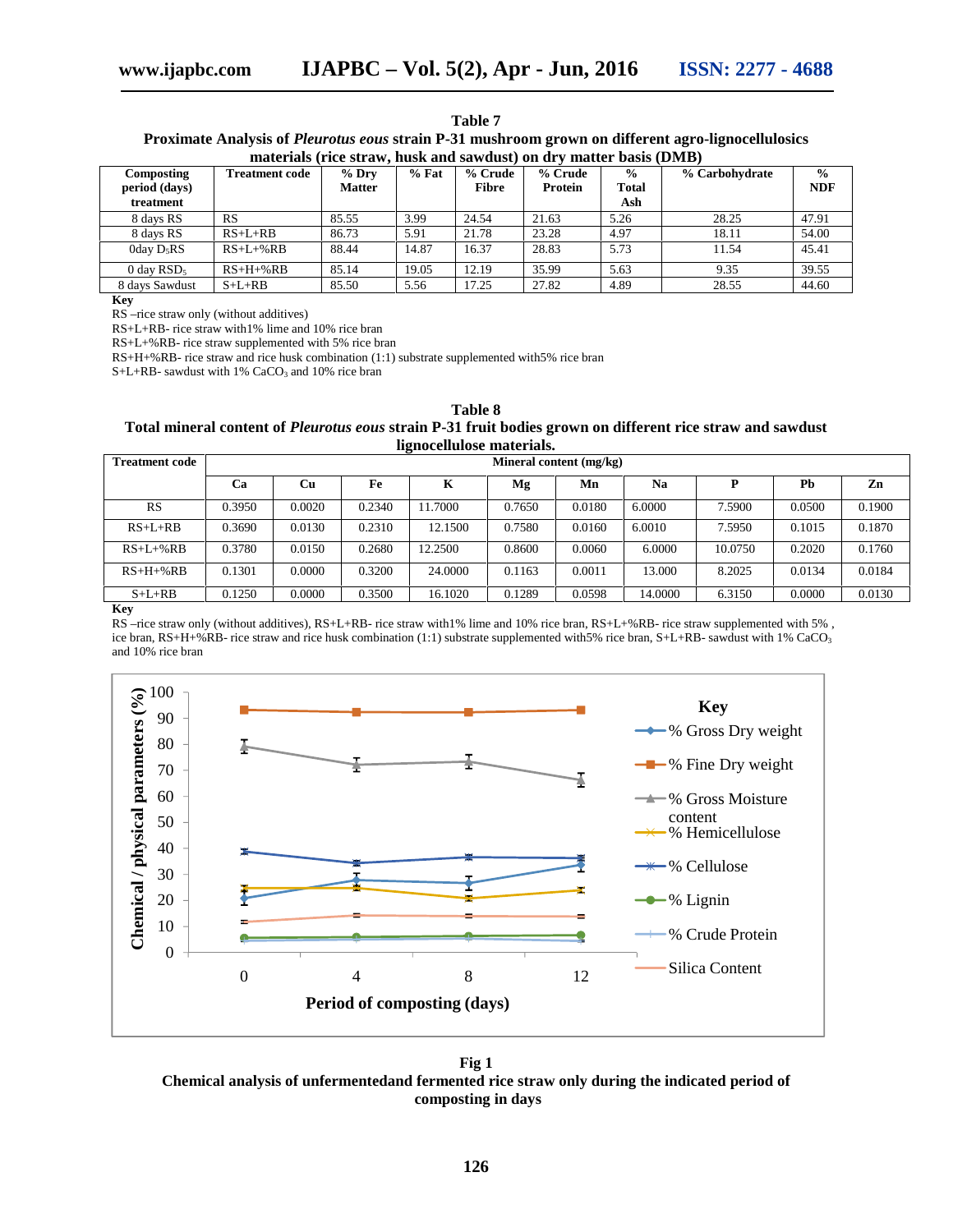



**Chemical analysis of unfermentedand fermented rice straw amended with 1% CaCO<sup>3</sup> and 10% rice bran during the indicated period of composting in days**

#### **REFERENCES**

- 1. Khush GS. What it will take to Feed 5.0 Billion Rice consumers in 2030. Plant Molecular Biology, 2005; 59(1): 1–6.
- 2. ProdSTAT . "Production of crops", FAOSTAT (Food and Agriculture Organization of the United Nations Rome. Available at: http://faostat.fao.org/site/567aspx?PageID¼567 #ancor (accessed 1 September 2010).
- 3. Statistics and Research Information Department of Ministry of Food and Agriculture (SRID, MOFA) Ghana. Agriculture in Ghana. Facts and Figures. May 2014; 52-53.
- 4. Cohen R, Persky L, Hadar Y. Biotechnological application and potential of wood-degrading mushrooms of the genus Pleurotus. Appl. Microbiol. Biotechnol, 2002; 58(5): 582-594.
- 5. Obodai M, Cleland-Okine J, Vowotor KA. Comparative study on the growth and yield of Pleurotus ostreatus mushroom on different lignocellulosic byproducts. J. of Indus Microbiol and Biotech, 2003; 30(3): 146-149.
- 6. Kivaisi AK, Magingo FSS, Mamiro B. Performance of Pleurotus flabellatus on water Hyacinth (Eichhorniacrassipes) shoots at two different temperature and relative humidity 14. regimes. Tanz. J.Sci, 2003; 29(2): 11-18.
- 7. Poppe JA. Agricultural wastes as substrates for oyster mushroom. Mushroom Growers' Handbook 1. Mush World, 2004.
- 8. Alborés S, Pianzzola MJ, SoubesM, Cerdeiras MP. Biodegradation of agro-Industrial wastes by Pleurotus spp. for its use as ruminant feed. Electronic J Biotechnol, 2006; 9(3) 215-220.
- 9. Royse DJ, Rhodes TW, Ohga S, Sanchez JE. Yield, mushroom size and time to production of Pleurotus cornucopiae (oyster mushroom) grown on switch grass substrate spawned and supplemented at various rates. Bioresource Technol, 2004; 91(1): 85-91.
- 10. Jafarpour M, Jalali ZA, Dehdashtizadeh B, Eghbalsaied SH. Evaluation of agricultural and food complements usage on growth characteristics of Pleurotus ostreatus. Afr. J. Agric. Res. 2010; 5(23): 3291-3296.
- 11. Chang, S. T. Mushrooms and mushroom cultivation. Chichester: John Wiley & Sons Ltd 2001
- 12. Siqqueira FG, Martos ET, Silva R, Dias ES. Cultivation of Pleurotus sajor-cajuon banana stalk and Bahia grass based substrates. HorticulturaBrasileira, 2011; 29(2): 199-204.
- 13. Kumari DD, Achal V. Effect of different substrates on the production and non-enzymatic
- 14. antioxidant activity of Pleurotus ostreatus (Oyster mushroom). Life Sci and Engineering Technologies, 2008; 10(2): 228-234.
- 15. Okhuoya JA. and Okogbo FO. Cultivation of Pleurotus tuber-regium (Fr) Sing on various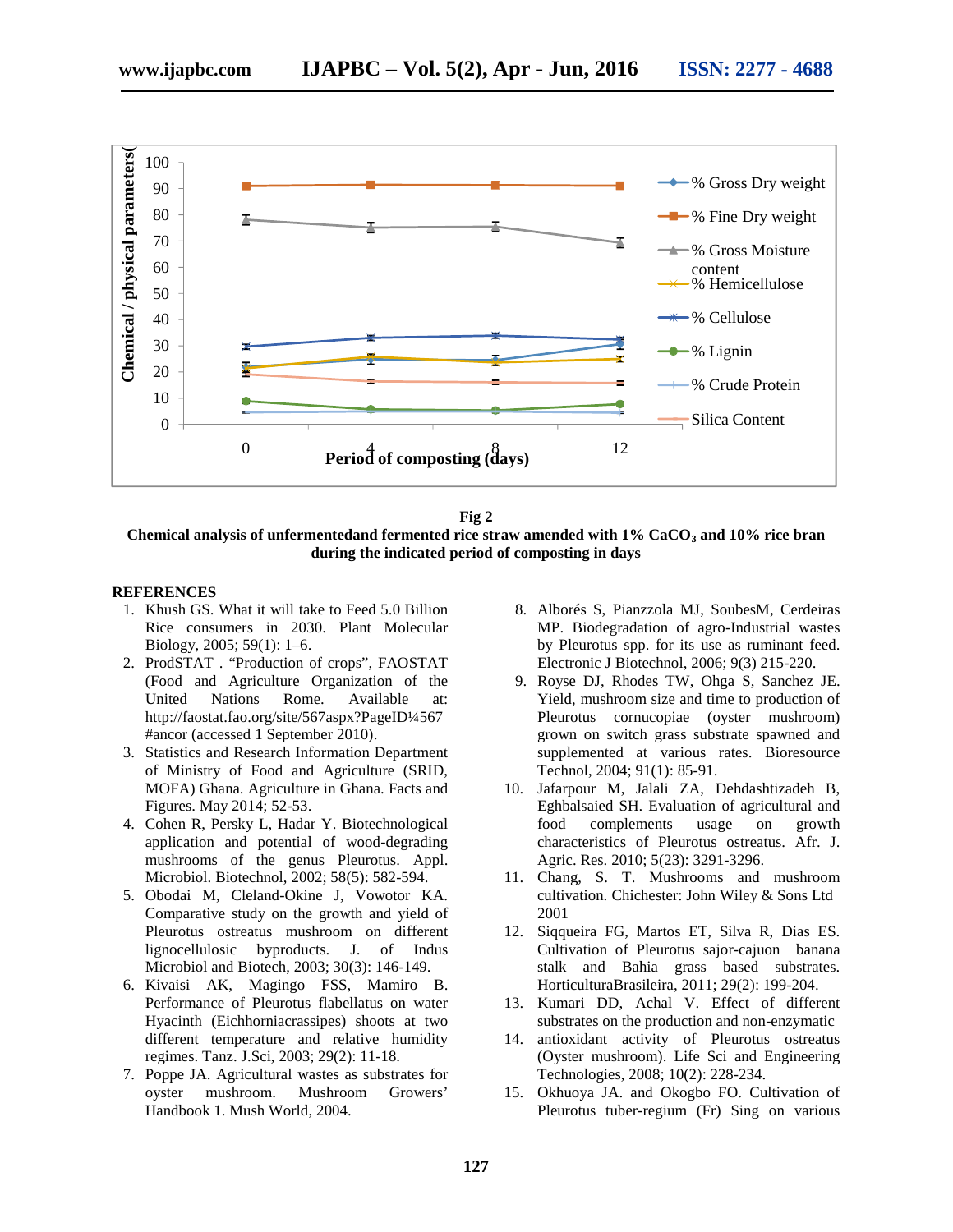farm wastes. Proceedings of the Oklahoma Academy of Sciences, 1991; 3:1-3.

- 16. Obodai, M, Cleland-Okine J, Awotwe B, Takli R,Dzomeku M. Training manualon mushroom cultivation in Ghana. Technical manual of the CSIR-Food Research Institute, 2002; 16-19.
- 17. Garcha HS, Khann PK, Soni GL. Nutritional importance of mushroom. In: Chang ST., Buswell, J.A. & Chiu, S. (Eds.), Mushroom biology and Mushroom Products. The Chinese University Press, 1993; 227-235.
- 18. Solomk EF, Eliseeva GS. Biosynthesis of vitamins B by fungus Pleurotus ostreatus in a submerged culture. Prikl Biokhim Microbiol, 1988; 24(2):164-169.
- 19. Hossain S, Hashimoto M, Choudhury E, Alam N, Hussain M, Choudhury S, Mahmud I. Dietary mushroom (Pleurotus ostreatus) ameliorates antherogenic lipid in hypercholesterolaemic rats. Clinical and Experimental Pharmacology and Physiology, 2003; 30(7): 470-476.
- 20. Fountoulakis MS, Dokianaskis SN, Kornoaros ME, Aggelis GG, Lyberatos G. Removal of phenolics in olive mill wastewaters using the white-rot fungus Pleurotus ostreatus. Water Research, 2002; 36(19): 4735-4744.
- 21. Tsioulpas A, Dimou D, Iconomou D, Aggelis G. Phenolic removal in olive oil mill wastewater by strains of Pleurotus spp.in respect to their phenol oxidase (laccase) activity. Bioresource Technology, 2002; 84(3):251-257.
- 22. Barros L, Ferreira MJ, Queiros B, Ferreira I,Baptista P. Total phenols, ascorbic acid, beta carotene and lycopene in Portuguese wild edible mushrooms and their antioxidant activities. Food Chem, 2007; 103(2): 413-419.
- 23. Terpinc P, Abramovic H. A kinetic approach for evaluation of the antioxidant activity of selected phenolic acids. Food Chem, 2010; 121(2): 366- 371.
- 24. Orhan I, Üstün, O. Determination of total phenol content, antioxidant activity and acetylcholinesterase inhibition in selected mushrooms from Turkey. Journal of Food Composition and Analysis, 2011; 24(3): 386– 390.
- 25. Vaz AJ, Barros L, Martins A, Santos-Buelga C., Vasconcelos MN and Ferreira ICFR. Chemical composition of wild edible mushrooms and antioxidant properties of their water soluble polysaccharidic and ethanolic fractions. J. of Food Composition and Analysis, 2011; 126(2): 610-616.
- 26. Obodai M, Ofori H, Dzomeku M, Takli R, Komlega G, Dziedzoave N, Mensah D,

Prempeh J, Sonnenberg A. Heavy metal and proximate composition associated with the composting of cassava (Manihotesculenta) the cultivation of mushrooms in Ghana. Afri J of Biotech, 2014; 13(22): 2208-2214.

- 27. Obodai M, Owusu E, Schiwenger GO, Asante IK, Dzomeku M. Phytochemical and mineral analysis of 12 cultivated oyster mushrooms (Pleurotus species). Adv in Life Sci and Technnol, 2014; 26:35-42.
- 28. Garcia-Lafuente A, Moro C, Villares A, Guillamón E, Rostagno MA, D'Arrigo M, Martínez JA. Mushrooms as a source of antiinflammatory agents. Am. J. Commun. Psychol.2011; 48(1-2):125-141.
- 29. Wiafe-Kwagyan M. Comparative bioconversion of rice lignocellulosic waste and its amendments by two oyster mushrooms (Pleurotus species) and the use of the spent mushroom compost as bio-fertilizer for the cultivation of tomato, pepper and cowpea. PhD. Thesis,Department of Botany, University of Ghana, Legon, 2014.
- 30. Stamets P, Chilton JS. The mushroom cultivator: A practical guide for growing mushrooms at home. Agarikon Press, Washington, USA.1983.
- 31. Narh DL, Obodai M, BakaD, Dzomeku M. The efficacy of sorghum and millet grains in spawn production and carpophore formation of Pleurotus ostreatus (Jacq. Ex. Fr) Kummer. Int Food Research J, 2011; 18(3): 1143-1148.
- 32. Obodai M, Narh MDL, Baka D,Dzomeku M. Effect of substrate formulation of rice straw (Oryza sativa) and sawdust (Triplochiton scleroxylon) on the cultivation of Pleurotus ostreatus (Jacq.Ex.Fr.) Kummer. Int Research J of Applied and Basic Sci, 2011; 2(10): 384-391.
- 33. AOAC. Official methods of analysis(15th ed.). Arlington: Association of official analytical chemists.2005; 69-80.
- 34. Obodai M. Comparative studies on the utilization of agricultural waste by some mushrooms (Pleurotus and Volvacea species). MPhil Thesis,Department of Botany, University of Ghana, Legon, 1992; 64-65.
- 35. Stamets P. Growing Gourmet and Medicinal Mushrooms, 3rd edition. Ten Speed Press, Berkley, California. 2000; 202-205, 311-319.
- 36. Ajonina AS, Tatah L. Eugene. Growth performance and yield of oyster mushroom (Pleurotus ostreatus) on different substrates composition in Buea South West Cameroon. Sci J of Biochem,2012; 1-6.
- 37. Oseni TO, Dlamini SO, Earnshaw DM, Masarirambi MT. Effect of substrate pretreatment methods on oyster mushroom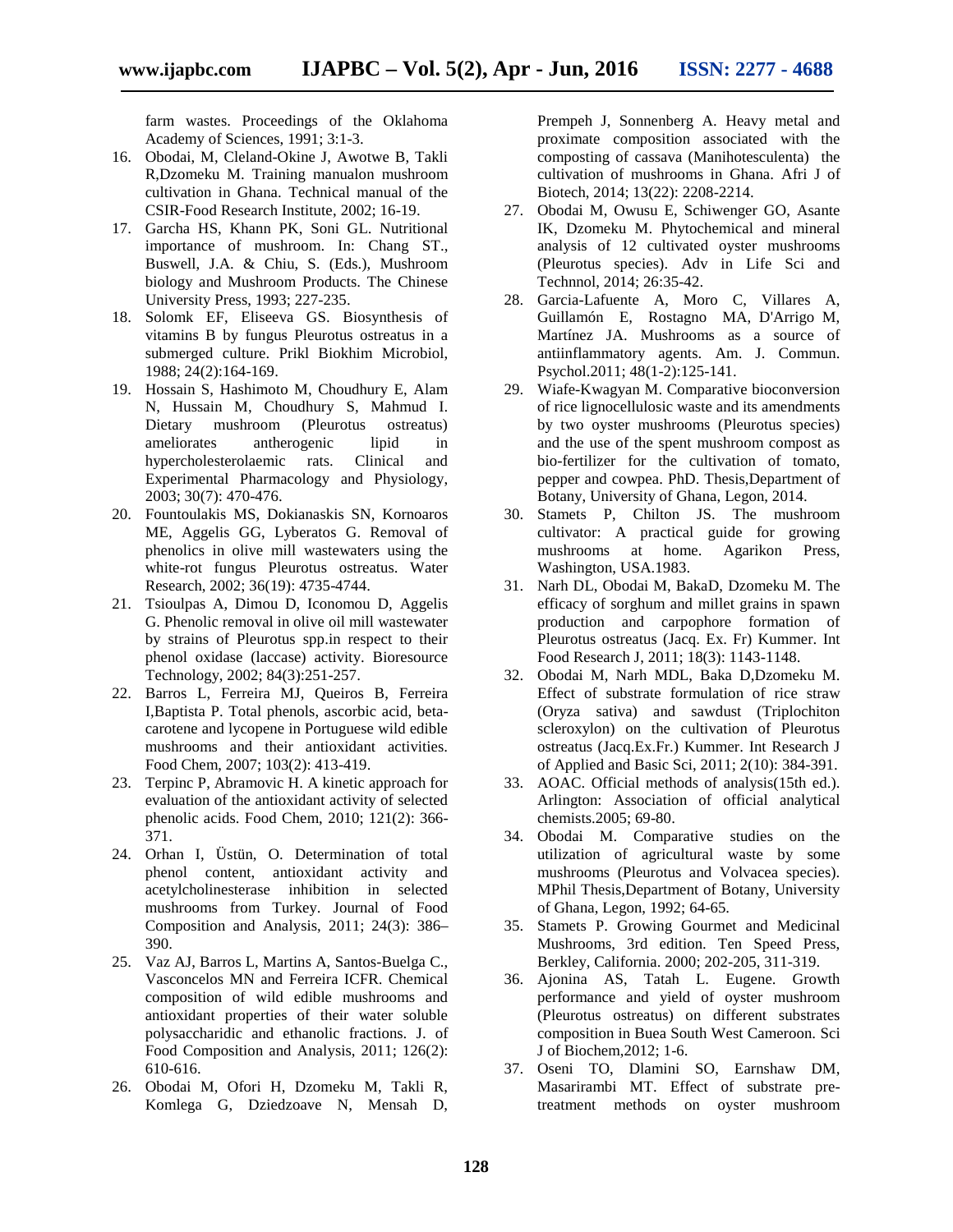(Pleurotus ostreatus) production. Int J of Agric&Biol, 2012; 14(2):251.

- 38. Oseni TO, Dube SS, Wahome PK, Masarirambi MT, Diana ME. Effect of wheat bran supplement on growth and yield of oyster mushroom (Pleurotus Ostreatus) on fermented pine sawdust substrate. Experimental Agriculture& Horticulture. 2012b; Submitted on October  $1^{7th}$
- 39. Oei P. Mushroom cultivation with special emphasis on appropriate techniques for Developing countries.1996; ISBN: 9070857367, Tool Publications, Amsterdam, the Netherlands.
- 40. Mandeel QA, Al-Laith AA, Mohamed SA. Cultivation of oyster mushrooms (Pleurotus spp.) on various lignocellulosic wastes. World J of Microbiol and Biotech, 2005; 21(4): 601-607.
- 41. Ortega GM, Martinez E O, Betancourt D, Gonzalez AE, Otero MA. Bioconversion of sugarcane crop residues with white rot fungi Pleurotus species. World J of Microbiol and Biotech, 1992; 8(4): 402-405.
- 42. Datta S, Chakravarty DK. Comparative utilization of lignocellulosic components of paddy straw by Tricholoma lobayense and Volvariella volvacea. Indian J of Agricultural Sci, 2001; 71(4): 258-260.
- 43. Lo SC, Ho YS, Buswell JA. Effect of phenolic monomers on the production of laccases by the edible mushroom Pleurotus sajor-caju and partial characterization of a major laccase component. Mycologia, 2001; 93(3): 413-421.
- 44. Pokhrel CP, Yadav RKP, Ohga S. Effects of physical factors and synthetic media on mycelial growth of lyophyllum decastes. J Eco biotech.2009; 1(1):046-050
- 45. Yildiz A, Karakaplan M, Aydin F. Studies on Pleurotus ostreatus (Jacq. ex Fr.) Kum. var. salignus (Pers. ex Fr.) Konr. Et Maubl.: cultivation, proximate composition, organic and mineral composition of carpophores. Food Chem, 1998; 61(1-2):127–130
- 46. Zaki SA, El-Kattan MH, Hussein WA, Khaled AM. Chemical composition and processing potential of oyster mushroom, Pleurotus ostreatus. Egypt J of Agricultural Research, 1993; 71: 621-631.
- 47. Patil SS, Ahmed SA, Telang SM, Baig MMV. The nutritional value of Pleurotus ostreatus (Jacq: Fr.) Kumm cultivated on different lignocellulosic agro-wastes. Innovative Romanian Food Biotech, 2010; 7(9): 66-76
- 48. Ahmed M, Abdullah N, Uddin KA, Borhannuddin Bhuyan MHM. Yield and nutritional composition of oyster mushroom

strains newly introduced in Bangladesh. Pesq. agropec.bras., Brasília, 2013; 48(2):197-202.

- 49. Sharma S, Kailash R, Yadav P, Pokhrel CP. Growth and yield of oyster mushroom (Pleurotus ostreatus) on different substrates. Journal on New Biological Reports, 2013; 2(1): 03-08.
- 50. MattilaP, Kanko K, Earola M, Pihlava JM, Astola J,Vahterist L. Contents of vitamins, mineral elements, some phenolic compounds in cultivated mushrooms. J of Agric and Food Chem, 2001; 49(5): 2343–2348.
- 51. Ingale A, Ramteke A. Studies on cultivation and biological efficiency of Mushrooms grown on differentagro-residues. Innovative Romanian Food Biotech, 2010; 6(3): 25-28.
- 52. Ragunathana R, Swaminathan K. Nutritional status of Pleurotus spp. grown on various agrowastes. Food Chem, 2003; 80(3):371-375.
- 53. Onyango, BO, Palapala VA, Arama PF, Wagai, SO, Gichumu BM. Sustainability of selected supplemented substrates for cultivation of Kenyan native wood ear mushrooms (Auriculariaauricula). Am. J. Food Technol. 2011; 6: 395–403.
- 54. Frimpong-Manso J, Obodai M, Dzomeku M, Apertorgbor MM. Influence of rice husk on biological efficiency and nutrient content of P. ostreatus(Jacq. Ex Fr.) Kummer. IntFood Research J, 2011; 18: 249-254.
- 55. Assan N, Mpofu T. The effect of local organic substrates and their weight and Cultivation time on Oyster Mushroom (Pleurotus ostreatus) production in Zimbabwe, Agric. Advances, 2014, 3(7): 210- 217.
- 56. Kalac P, Svoboda L. A review of trace element concentrations in edible mushrooms. Food Chem, 2000; 69(3): 273-281.
- 57. Patrabansh SS, Madan M. Studies on cultivation, biological efficiency and chemical analysis of Pleurotus sajor-cajuon different bio-wastes. Acta Biotech, 1997; 17 (2): 107- 122.
- 58. Manzi P, Gambelli L, Marconi S, Vivanti V, Pizzoferrato, L. Nutrients in edible mushrooms: An inter-species comparative study. Food Chem, 1999; 65(4): 477-482.
- 59. Manzi P, Aguzzi A, Pizzoferrato L. Nutritional value of mushrooms widely consumed in Italy. Food Chem, 2001, 73(3), 321-325.
- 60. Çağlarırmak N. The nutrients of exotic mushrooms (Lentinula edodes and Pleurotus species) and an estimated approach to the volatile compounds. Food Chem, 2007; 105(3): 1188–1194.